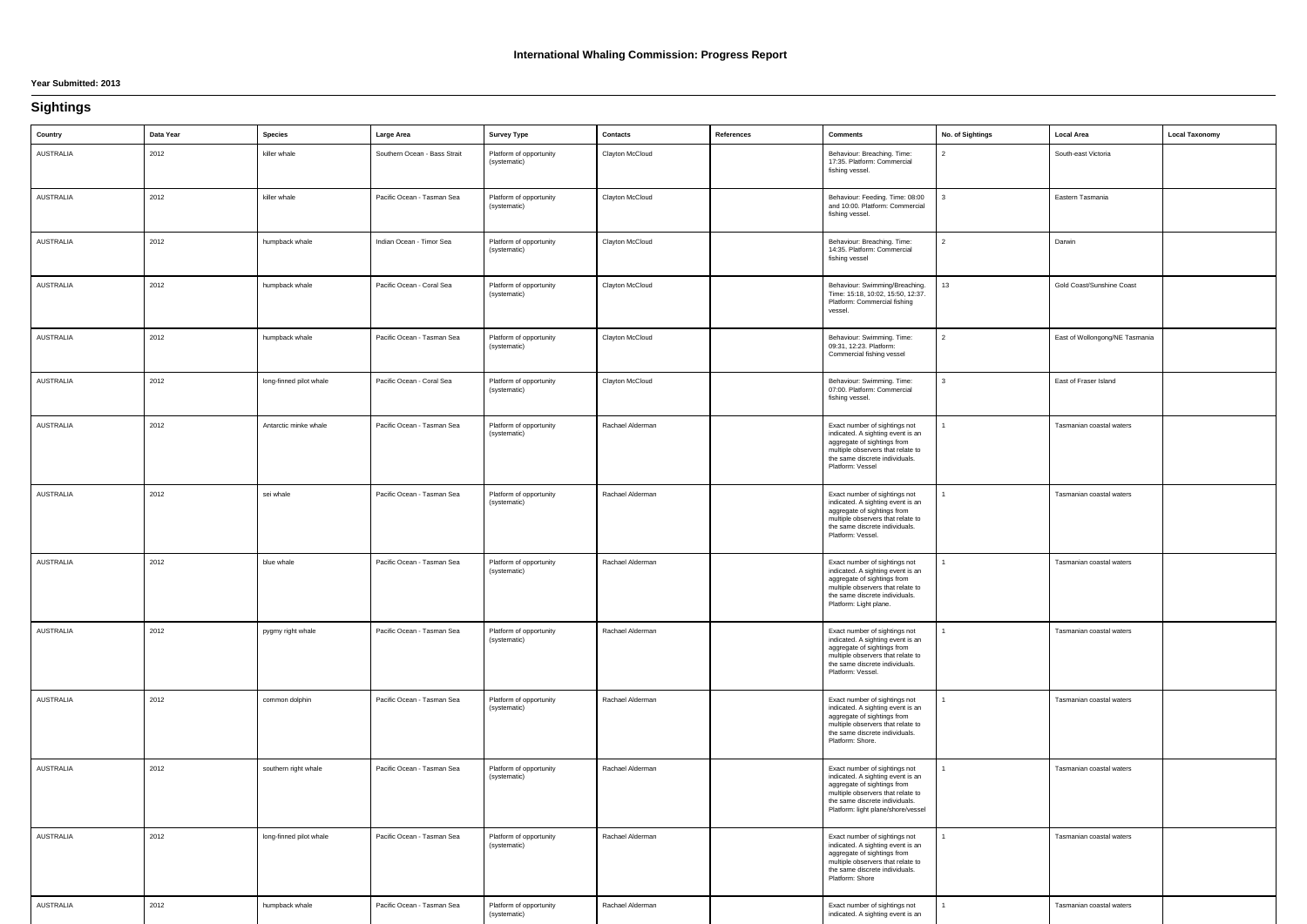| Country          | Data Year | <b>Species</b>                  | Large Area                   | <b>Survey Type</b>                      | Contacts                                                     | References | <b>Comments</b>                                                                                                                                                                                                                                                                                                                                                                                                                                                 | No. of Sightings | <b>Local Area</b>                  | <b>Local Taxonomy</b> |
|------------------|-----------|---------------------------------|------------------------------|-----------------------------------------|--------------------------------------------------------------|------------|-----------------------------------------------------------------------------------------------------------------------------------------------------------------------------------------------------------------------------------------------------------------------------------------------------------------------------------------------------------------------------------------------------------------------------------------------------------------|------------------|------------------------------------|-----------------------|
|                  |           |                                 |                              |                                         |                                                              |            | aggregate of sightings from<br>multiple observers that relate to<br>the same discrete individuals.<br>Platform: Light plane/Shore/Vessel                                                                                                                                                                                                                                                                                                                        |                  |                                    |                       |
| <b>AUSTRALIA</b> | 2012      | killer whale                    | Pacific Ocean - Tasman Sea   | Platform of opportunity<br>(systematic) | Rachael Alderman                                             |            | Exact number of sightings not<br>indicated. A sighting event is an<br>aggregate of sightings from<br>multiple observers that relate to<br>the same discrete individuals.<br>Platform: Shore/Vessel.                                                                                                                                                                                                                                                             |                  | Tasmanian coastal waters           |                       |
| <b>AUSTRALIA</b> | 2012      | sperm whale                     | Pacific Ocean - Tasman Sea   | Platform of opportunity<br>(systematic) | Rachael Alderman                                             |            | Exact number of sightings not<br>indicated. A sighting event is an<br>aggregate of sightings from<br>multiple observers that relate to<br>the same discrete individuals.<br>Platform: Vessel                                                                                                                                                                                                                                                                    |                  | Tasmanian coastal waters           |                       |
| <b>AUSTRALIA</b> | 2012      | Common bottlenose dolphin       | Pacific Ocean - Tasman Sea   | Platform of opportunity<br>(systematic) | Rachael Alderman                                             |            | Exact number of sightings not<br>indicated. A sighting event is an<br>aggregate of sightings from<br>multiple observers that relate to<br>the same discrete individuals.<br>Platform: Shore/Vessel                                                                                                                                                                                                                                                              |                  | Tasmanian coastal waters           |                       |
| <b>AUSTRALIA</b> | 2012      | Unidentified large baleen whale | Pacific Ocean - Tasman Sea   | Platform of opportunity<br>(systematic) | Rachael Alderman                                             |            | Exact number of sightings not<br>indicated. A sighting event is an<br>aggregate of sightings from<br>multiple observers that relate to<br>the same discrete individuals.<br>Platform: Shore                                                                                                                                                                                                                                                                     |                  | Tasmanian coastal waters           |                       |
| <b>AUSTRALIA</b> | 2012      | Unidentified small whale        | Pacific Ocean - Tasman Sea   | Platform of opportunity<br>(systematic) | Rachael Alderman                                             |            | Unidentified beaked whale. Exact<br>number of sightings not indicated.<br>A sighting event is an aggregate of<br>sightings from multiple observers<br>that relate to the same discrete<br>individuals. Platform: Vessel.                                                                                                                                                                                                                                        |                  | Tasmania coastal waters            |                       |
| <b>AUSTRALIA</b> | 2012      | Unidentified small cetacean     | Pacific Ocean - Tasman Sea   | Platform of opportunity<br>(systematic) | Rachael Alderman                                             |            | Exact number of sightings not<br>indicated. A sighting event is an<br>aggregate of sightings from<br>multiple observers that relate to<br>the same discrete individuals.<br>Platform: Shore.                                                                                                                                                                                                                                                                    |                  | Tasmania coastal waters            |                       |
| AUSTRALIA        | 2012      | southern right whale            | Southern Ocean - Bass Strait | Platform of opportunity<br>(systematic) | Mandy Watson, DSE                                            |            | Platform: Aircraft & land-based.<br>Data recorded: count, date, time,<br>location, behaviour, photo-id<br>where possible. May include<br>repeat sightings of same<br>individuals.                                                                                                                                                                                                                                                                               | 148              | Victoria                           |                       |
| AUSTRALIA        | 2012      | humpback whale                  | Southern Ocean - Bass Strait | Platform of opportunity<br>(systematic) | Mandy Watson, DSE                                            |            | Platform: land-based. Data<br>recorded: count, date, time,<br>location, behaviour.                                                                                                                                                                                                                                                                                                                                                                              | 12               | Victoria                           |                       |
| AUSTRALIA        | 2012      | killer whale                    | Southern Ocean - Bass Strait | Platform of opportunity<br>(systematic) | Mandy Watson, DSE                                            |            | Platform: Land-based. Data<br>recorded: count, date, time,<br>location, behaviour.                                                                                                                                                                                                                                                                                                                                                                              | 4                | Victoria                           |                       |
| AUSTRALIA        | 2012      | common dolphin                  | Southern Ocean - Bass Strait | Platform of opportunity<br>(systematic) | Mandy Watson, DSE                                            |            | Platform: Land-based. Data<br>recorded: count, date, time,<br>location, behaviour.                                                                                                                                                                                                                                                                                                                                                                              |                  | Victoria                           |                       |
| AUSTRALIA        | 2012      | Common bottlenose dolphin       | Southern Ocean - Bass Strait | Platform of opportunity<br>(systematic) | Mandy Watson, DSE                                            |            | Platform: Land-based. Data<br>recorded: count, date, time,<br>location, behaviour.                                                                                                                                                                                                                                                                                                                                                                              | 2                | Victoria                           |                       |
| AUSTRALIA        | 2012      | Common bottlenose dolphin       | Southern Ocean - Bass Strait | <b>Systematic Survey</b>                | Dolphin Research Institute (DRI)                             |            | Systematic surveys: Dates: 1 on<br>5/4/12; 2 on 29/4/12; 1 on 27/7/12;<br>1 on 1/10/12; 1 on 9/10/12.<br>Surveys were conducted<br>sporadically during 2012. Dorsal<br>fin id-photos were collected along<br>with behavioural records. Gross<br>health was also assessed. A total<br>of 13 surveys were conducted.<br>Two opportunistic sightings from<br>Port Phillip & Western Port.<br>Ongoing opportunistic surveys in<br>Port Phillip and Gippsland Lakes. |                  | Port Phillip/Victoria/Western Port |                       |
| AUSTRALIA        | 2012      | common dolphin                  | Southern Ocean - Bass Strait | <b>Systematic Survey</b>                | <b>Curtin University</b><br>Dolphin Research Institute (DRI) |            | Dates: 3 on 5/4/12; 2 on 27/7/12; 1<br>on 13/8/12; 2 on 1/9/12; 3 on<br>11/9/12; 3 on 19/10/12; 2 on<br>29/10/12. Surveys were conducted                                                                                                                                                                                                                                                                                                                        | 16               | Port Phillip                       |                       |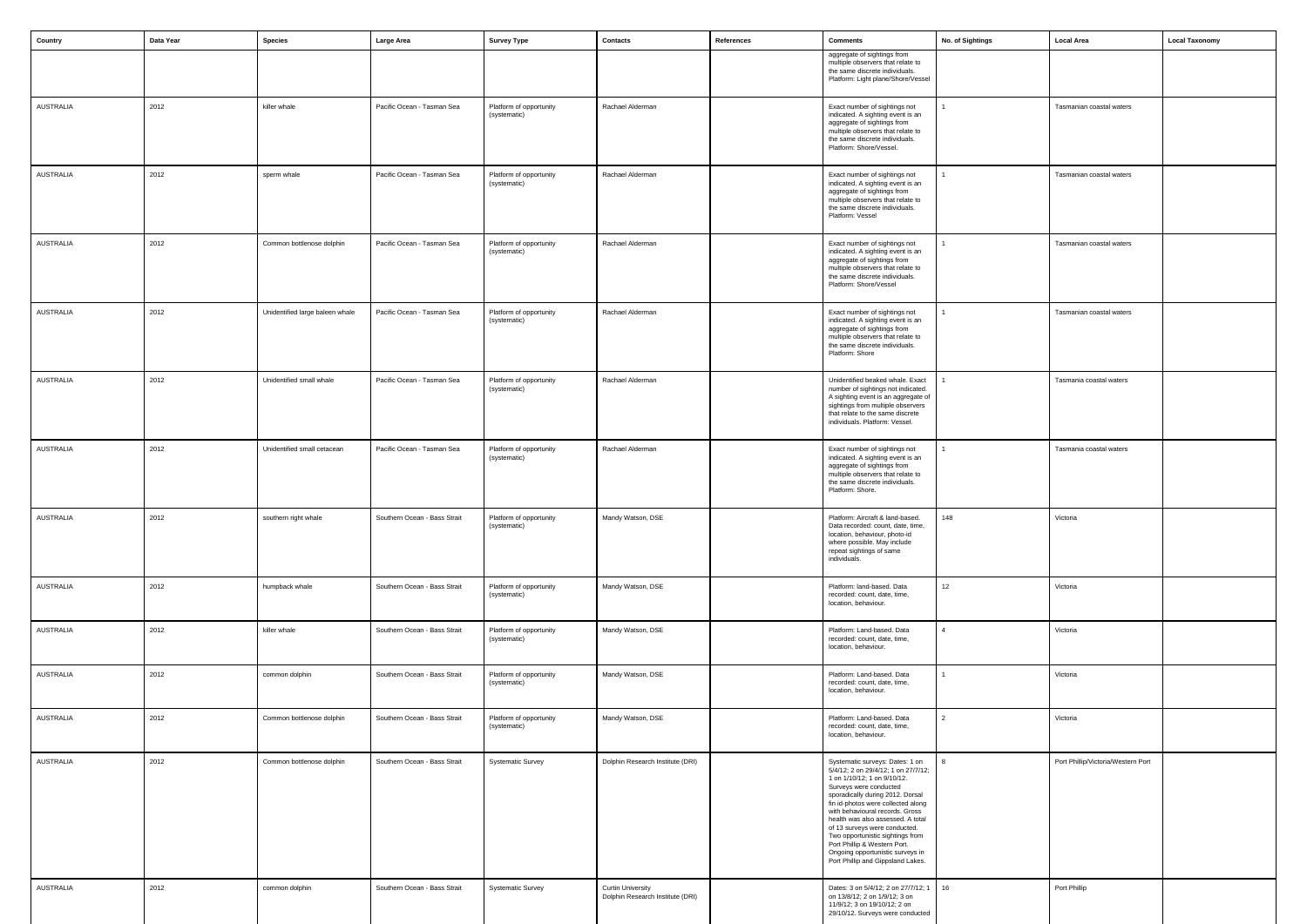| Country          | Data Year | Species                         | Large Area                   | <b>Survey Type</b>                      | Contacts                  | References | <b>Comments</b>                                                                                                                                                                                                                                                                                                 | No. of Sightings | <b>Local Area</b>                                             | <b>Local Taxonomy</b> |
|------------------|-----------|---------------------------------|------------------------------|-----------------------------------------|---------------------------|------------|-----------------------------------------------------------------------------------------------------------------------------------------------------------------------------------------------------------------------------------------------------------------------------------------------------------------|------------------|---------------------------------------------------------------|-----------------------|
|                  |           |                                 |                              |                                         |                           |            | sporadically during 2012. Dorsal<br>fin id-photos were collected along<br>with behavioural records. Gross<br>health was also assessed. A total<br>of 13 surveys were conducted.<br>Ongoing opportunistic surveys in<br>Port Phillip.                                                                            |                  |                                                               |                       |
| <b>AUSTRALIA</b> | 2012      | humpback whale                  | Pacific Ocean - Coral Sea    | <b>Systematic Survey</b>                | Joshua Smith              |            | Dates: 14/07/12; 3/08/12 to<br>10/08/12.                                                                                                                                                                                                                                                                        | 390              | <b>Great Barrier Reef</b>                                     |                       |
| AUSTRALIA        | 2012      | humpback whale                  | Pacific Ocean - Coral Sea    | <b>Systematic Survey</b>                | Greg Kaufman              |            | Minimum of three sightings, but<br>unknown at this stage. Systematic<br>surveys in Port Douglas, Cairns<br>and Whitsunday Islands between<br>August - September 2012.<br>Opportunistic sightings from Whale-<br>watching vessels in Hervey Bay<br>from 02/08/12 to 20/10/12,<br>including photo-id development. | $\mathbf{r}$     | Port Douglas/Cairns/Whitsunday<br>Islands/Hervey Bay/Group E1 |                       |
| <b>AUSTRALIA</b> | 2012      | humpback whale                  | Pacific Ocean - Coral Sea    | <b>Systematic Survey</b>                | Dave Paton                |            | Unknown number of sightings at<br>this stage. Dates: July 2011 to<br>February 2012.                                                                                                                                                                                                                             |                  | Offshore Whitsunday Islands and<br>Mackay                     |                       |
| AUSTRALIA        | 2012      | Common minke whale              | Pacific Ocean - Coral Sea    | <b>Systematic Survey</b>                | <b>Alastair Birtles</b>   |            | Dwarf minke. Ongoing visual<br>surveys of whales including photo-<br>id, behaviour, population<br>demographics (size, sex ratio,<br>measurements). Number of<br>sightings not known at this stage.                                                                                                              |                  | Ribbon Reef Area, Northern GBR                                |                       |
| AUSTRALIA        | 2012      | Unidentified small cetacean     | Pacific Ocean - Coral Sea    | Platform of opportunity<br>(systematic) | Chris Briggs<br>Mark Read |            | Incidental sightings of various<br>species from tourist vessels. Eye<br>on the Reef Database, GBRMPA.<br>Sightings and photo-id.                                                                                                                                                                                |                  | GBRMP                                                         |                       |
| AUSTRALIA        | 2012      | Common minke whale              | Pacific Ocean - Coral Sea    | Platform of opportunity<br>(systematic) | Chris Briggs<br>Mark Read |            | Total number of sightings not<br>known. Incidental sightings from<br>tourist vessels. Eye on the Reef<br>Database, GBRMPA. Sightings<br>and photo-id.                                                                                                                                                           |                  | GBRMP                                                         |                       |
| AUSTRALIA        | 2012      | blue whale                      | Pacific Ocean - Tasman Sea   | Platform of opportunity<br>(systematic) | <b>Tracey Rogers</b>      |            | Number of sightings not indicated.<br>Date: Jan-Dec 2012. Acoustic<br>analysis of vocalisations. Data:<br>calls, distribution, detection<br>rrequency.                                                                                                                                                          |                  |                                                               |                       |
| AUSTRALIA        | 2012      | blue whale                      | Southern Ocean - Bass Strait | Platform of opportunity<br>(systematic) | <b>Tracey Rogers</b>      |            | Number of sightings not indicated.<br>Date: Jan-Dec 2012. Acoustic<br>analysis of vocalisations. Data:<br>calls, distribution, detection<br>frequency.                                                                                                                                                          |                  |                                                               |                       |
| AUSTRALIA        | 2012      | blue whale                      | Indian Ocean                 | Platform of opportunity<br>(systematic) | <b>Tracey Rogers</b>      |            | Number of sightings not indicated.<br>Date: Jan-Dec 2012. Acoustic<br>analysis of vocalisations. Data:<br>calls, distribution, detection<br>frequency.                                                                                                                                                          |                  |                                                               |                       |
| AUSTRALIA        | 2012      | humpback whale                  | Pacific Ocean - Coral Sea    | Platform of opportunity<br>(systematic) | <b>Tracey Rogers</b>      |            | Number of sightings not indicated.<br>Date: Jan-Feb 2012. Pyro-<br>sequencing of the V1-V3 regions<br>of the 16S rRNA gene. Data:<br>microbial community structure                                                                                                                                              |                  |                                                               |                       |
| AUSTRALIA        | 2012      | Indo-Pacific humpback dolphin   | Pacific Ocean - Coral Sea    | <b>Systematic Survey</b>                | Daniele Cagnazzi          |            | Dates: May-October 2012.                                                                                                                                                                                                                                                                                        | 91               |                                                               |                       |
| AUSTRALIA        | 2012      | Australian snubfin dolphin      | Pacific Ocean - Coral Sea    | <b>Systematic Survey</b>                | Daniele Cagnazzi          |            | Dates: May-October 2012.                                                                                                                                                                                                                                                                                        | 62               |                                                               |                       |
| AUSTRALIA        | 2012      | humpback whale                  | Pacific Ocean - Coral Sea    | Platform of opportunity<br>(systematic) | Jan-Olaf Meynecke         |            | Number of sightings not specified.<br>Data: Photo-id, sightings. Platform:<br>Whale-watching vessel.                                                                                                                                                                                                            |                  | <b>Gold Coast</b>                                             |                       |
| AUSTRALIA        | 2012      | Indo-Pacific bottlenose dolphin | Indian Ocean                 | <b>Systematic Survey</b>                | Delphine Chabanne         |            | Dates: 11/01/2012 to 21/12/2012.<br>Systematic route survey & photo-id<br>conducted at Swan Canning<br>Riverpark between June 2011-July<br>2012.                                                                                                                                                                | 163              | Perth/Swan Canning Riverpark                                  |                       |
| AUSTRALIA        | 2012      | Australian snubfin dolphin      | Indian Ocean                 | <b>Systematic Survey</b>                | Deborah Thiele            |            | 7 sighted on 11/02/2012; 9 sighted<br>on 13/02/2012.                                                                                                                                                                                                                                                            | 16               | Roebuck Bay                                                   |                       |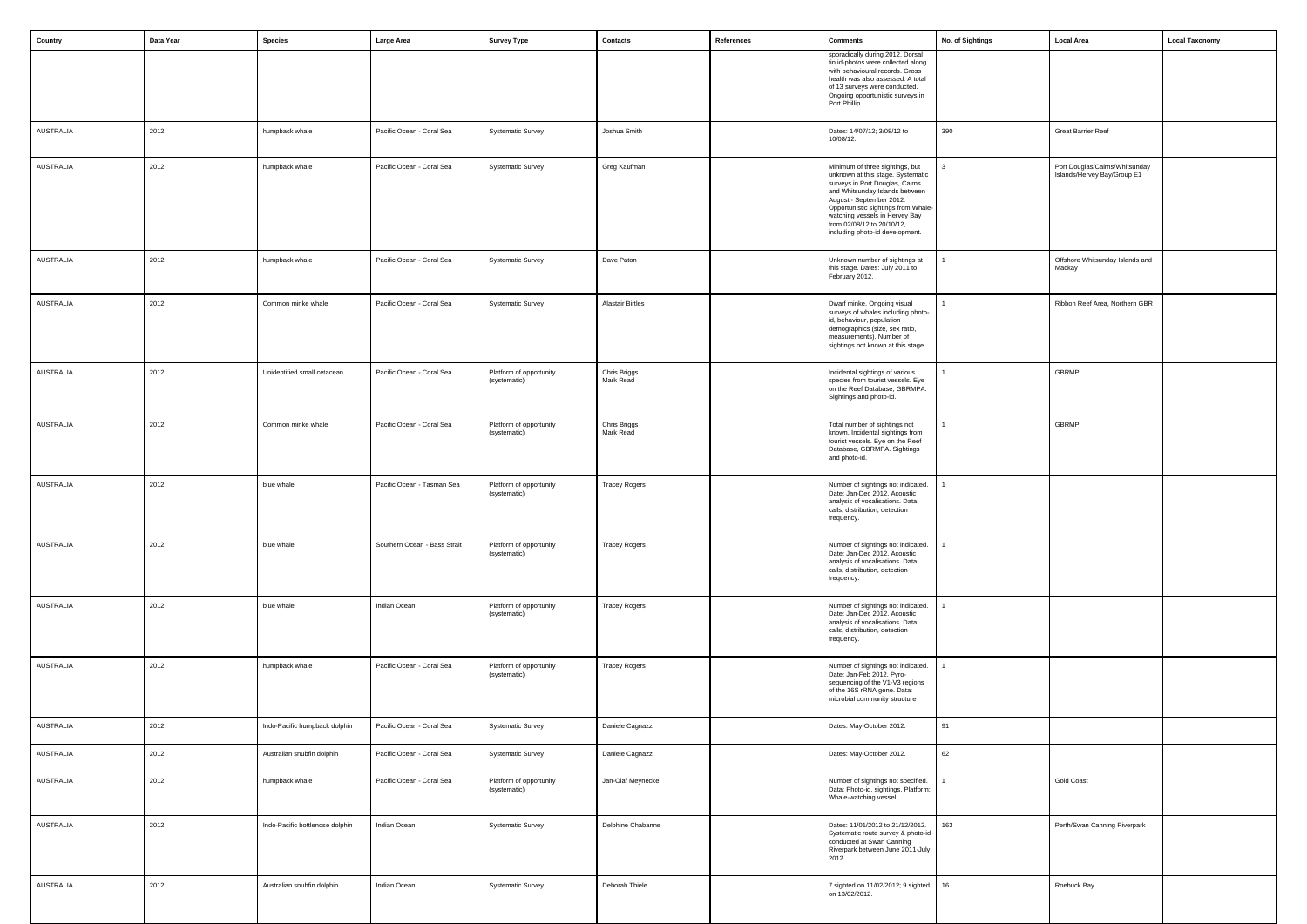| Country   | Data Year | <b>Species</b>                  | Large Area                                 | <b>Survey Type</b>       | <b>Contacts</b> | References | <b>Comments</b>                                                                                                                                                                                                                                                                                                                                                                                                                                                                                                                                                                                              | No. of Sightings | <b>Local Area</b>                                             | <b>Local Taxonomy</b> |
|-----------|-----------|---------------------------------|--------------------------------------------|--------------------------|-----------------|------------|--------------------------------------------------------------------------------------------------------------------------------------------------------------------------------------------------------------------------------------------------------------------------------------------------------------------------------------------------------------------------------------------------------------------------------------------------------------------------------------------------------------------------------------------------------------------------------------------------------------|------------------|---------------------------------------------------------------|-----------------------|
| AUSTRALIA | 2012      | Indo-Pacific bottlenose dolphin | Indian Ocean                               | <b>Systematic Survey</b> | Deborah Thiele  |            | Date: 12/02/2012                                                                                                                                                                                                                                                                                                                                                                                                                                                                                                                                                                                             |                  | Roebuck Bay                                                   |                       |
| AUSTRALIA | 2012      | southern right whale            | Southern Ocean - Great Australian<br>Bight | <b>Systematic Survey</b> | John Bannister  |            | Dates: 24/08/2012 to 29/08/2012.<br>Sightings include 220 cow/calf<br>pairs. Platform: Aerial survey.                                                                                                                                                                                                                                                                                                                                                                                                                                                                                                        | 715              | Between Leeuwin (WA) and<br>Ceduna (SA)                       |                       |
| AUSTRALIA | 2012      | Pygmy blue whale                | Indian Ocean                               | <b>Systematic Survey</b> | M. Jenner       |            | Dates: 09/03/2012 to 02/04/2012.                                                                                                                                                                                                                                                                                                                                                                                                                                                                                                                                                                             |                  | Perth Canyon                                                  |                       |
| AUSTRALIA | 2012      | humpback whale                  | Indian Ocean                               | <b>Systematic Survey</b> | M. Jenner       |            | 1 sighted in Fremantle to Exmouth<br>on 23 to 26/04/2012; 147 sighted<br>in Perth Basin from 22/05/2012 to<br>09/08/2012; 691 sighted in<br>Fremantle to Darwin (100m<br>contour) from 13 to 23/08/2012;<br>576 sighted in Exmouth Gulf<br>between 08 to 27/09/2012; 138<br>sighted from Scott Reef to<br>Fremantle (500m contour)<br>between 30/09/2012 to<br>12/10/2012; 23 sighted in Perth<br>Basin on 26/10/2012.                                                                                                                                                                                       | 1576             | Freemantle/Exmouth/Perth Basin                                |                       |
| AUSTRALIA | 2012      | humpback whale                  | Indian Ocean - Timor Sea                   | <b>Systematic Survey</b> | M. Jenner       |            | 10 sighted in Darwin to Scott Reef<br>from 25/08/2012 to 1/09/2012. 1<br>sighted in Darwin to Timor Sea<br>from 11 to 19/09/2012.                                                                                                                                                                                                                                                                                                                                                                                                                                                                            | 11               | Darwin                                                        |                       |
| AUSTRALIA | 2012      | sperm whale                     | Pacific Ocean - Coral Sea                  | <b>Systematic Survey</b> | M. Jenner       |            | Dates: 27/08/2012 to 01/09/2012                                                                                                                                                                                                                                                                                                                                                                                                                                                                                                                                                                              |                  | Scott Reef                                                    |                       |
| AUSTRALIA | 2012      | Common bottlenose dolphin       | Indian Ocean - Timor Sea                   | <b>Systematic Survey</b> | M. Jenner       |            | Dates: 25/08/2012 to 01/09/2012.                                                                                                                                                                                                                                                                                                                                                                                                                                                                                                                                                                             |                  | Darwin to Scott Reef                                          |                       |
| AUSTRALIA | 2012      | Common bottlenose dolphin       | Indian Ocean                               | <b>Systematic Survey</b> | M. Jenner       |            | 6 sighted at Perth Canyon on<br>09/03/2012 to 02/04/2012; 15<br>sighted at Fremantle to Exmouth<br>on 23 to 26/04/2012; 58 sighted at<br>Exmouth to Barrow Island on<br>28/04/2012 to 06/05/2012; 9<br>sighted at Exmouth to Geraldton<br>on 06/05/2012 to 08/05/2012; 41<br>sighted at Perth Basin on<br>22/05/2012 to 09/08/2012; 32<br>sighted at Fremantle to Darwin<br>(100m contour) on 13/08/2012 to<br>23/08/2012; 268 sighted on Scott<br>Reef to Fremantle (500m contour)<br>on 30/09/2012 to 12/10/2012; 5<br>sighted at Perth Basin on<br>21/10/2012; 4 sighted at Perth<br>Basin on 06/12/2012. | 438              | Perth<br>Canyon/Fremantle/Exmouth/Barro<br>w Island/Geraldton |                       |
| AUSTRALIA | 2012      | false killer whale              | Indian Ocean - Timor Sea                   | <b>Systematic Survey</b> | M. Jenner       |            | Dates: 25/09/2012 to 29/09/2012.                                                                                                                                                                                                                                                                                                                                                                                                                                                                                                                                                                             | 20               | Darwin to Scott Reef                                          |                       |
| AUSTRALIA | 2012      | false killer whale              | Indian Ocean                               | <b>Systematic Survey</b> | M. Jenner       |            | 1 sighted at Fremantle to Exmouth<br>on 23 to 26/04/2012. 50 sighted at<br>Fremantle to Darwin (100m<br>contour) on 13-23/08/2012.                                                                                                                                                                                                                                                                                                                                                                                                                                                                           | 51               | Fremantle/Exmouth                                             |                       |
| AUSTRALIA | 2012      | Common minke whale              | Indian Ocean                               | <b>Systematic Survey</b> | M. Jenner       |            | 1 sighted at Perth Canyon on<br>02/04/2012. 3 sighted at Fremantle<br>to Darwin (100m contour) on<br>13-23/08/2012.                                                                                                                                                                                                                                                                                                                                                                                                                                                                                          |                  | Fremantle/Perth Canyon                                        |                       |
| AUSTRALIA | 2012      | Bryde's whale                   | Indian Ocean                               | <b>Systematic Survey</b> | M. Jenner       |            | Dates: 13-23/08/2012.                                                                                                                                                                                                                                                                                                                                                                                                                                                                                                                                                                                        | $5^{\circ}$      |                                                               |                       |
| AUSTRALIA | 2012      | Bryde's whale                   | Indian Ocean - Timor Sea                   | <b>Systematic Survey</b> | M. Jenner       |            | Dates: 25-29/09/2012.                                                                                                                                                                                                                                                                                                                                                                                                                                                                                                                                                                                        |                  | Darwin to Scott Reef                                          |                       |
| AUSTRALIA | 2012      | Indo-Pacific humpback dolphin   | Indian Ocean                               | <b>Systematic Survey</b> | M. Jenner       |            | Dates: 28/04/2012 to 06/05/2012                                                                                                                                                                                                                                                                                                                                                                                                                                                                                                                                                                              | 15               | Exmouth to Barrow Island                                      |                       |
| AUSTRALIA | 2012      | Indo-Pacific humpback dolphin   | Indian Ocean - Timor Sea                   | <b>Systematic Survey</b> | M. Jenner       |            | Dates: 25-27/08/2012                                                                                                                                                                                                                                                                                                                                                                                                                                                                                                                                                                                         |                  | Darwin to Scott Reef                                          |                       |
| AUSTRALIA | 2012      | spinner dolphin                 | Indian Ocean                               | <b>Systematic Survey</b> | M. Jenner       |            | Dates: 13-23/08/2012                                                                                                                                                                                                                                                                                                                                                                                                                                                                                                                                                                                         | 40               | Freemantle to Darwin                                          |                       |
| AUSTRALIA | 2012      | spinner dolphin                 | Indian Ocean - Timor Sea                   | <b>Systematic Survey</b> | M. Jenner       |            | 22 sighted at Scott Reef on<br>27/08/2012 to 01/09/2012; 80<br>sighted at Darwin to Scott Reef on<br>25/08/2012 to 27/08/2012; 122<br>sighted at Darwin to Timor Sea on<br>11/09/2012 to 19/09/2012; 133<br>sighted at Darwin to Scott Reef on<br>25/09/2012 to 29/09/2012. 270<br>sighted at Scott Reef to Fremantle<br>on 25/09/2012 to 29/09/2012.                                                                                                                                                                                                                                                        | 627              | Darwin to Scott Reef                                          |                       |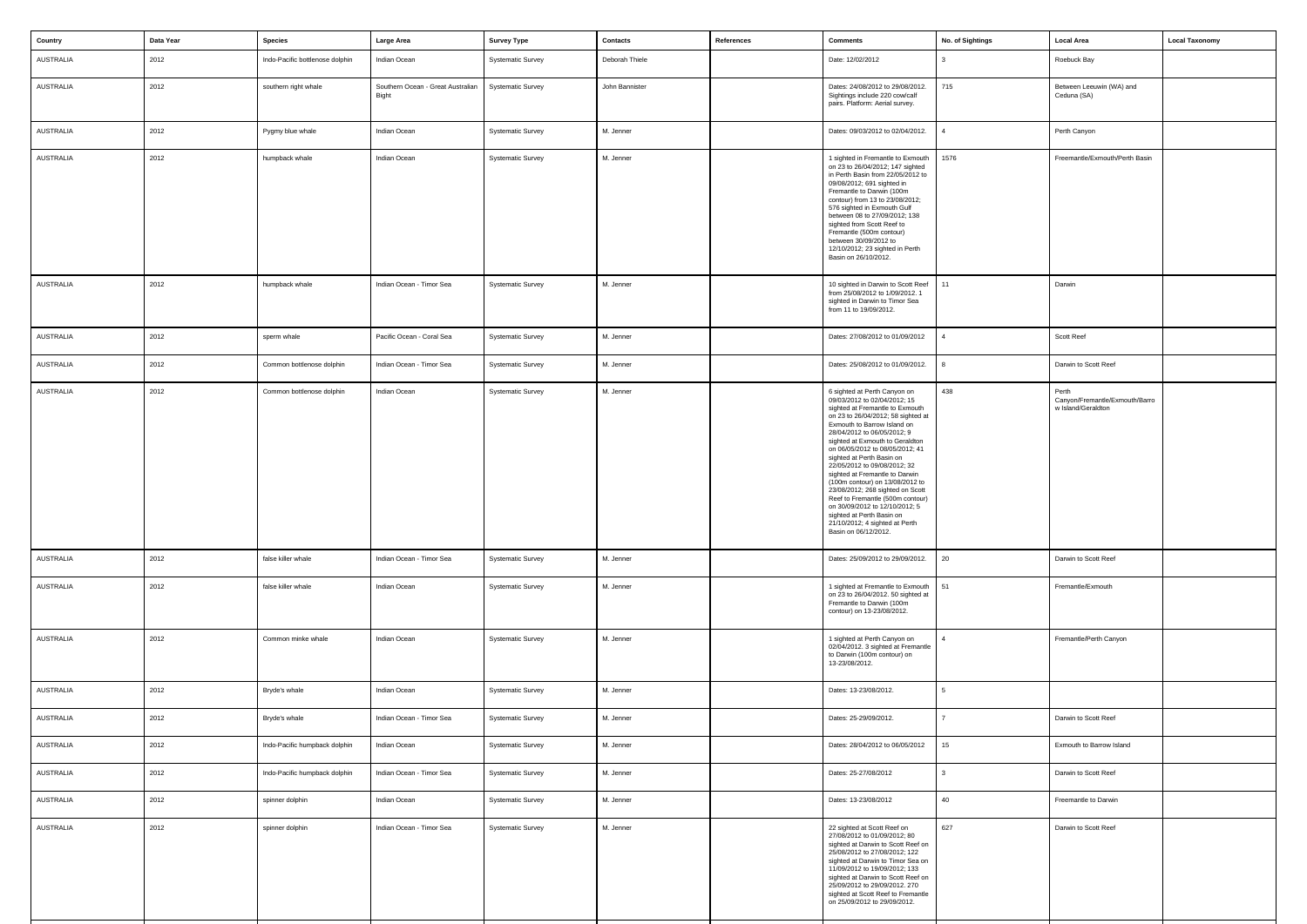| Country          | Data Year | Species                         | Large Area               | <b>Survey Type</b>                      | Contacts                                 | References | <b>Comments</b>                                                                                                                                                                                                    | No. of Sightings | <b>Local Area</b>                              | <b>Local Taxonomy</b> |
|------------------|-----------|---------------------------------|--------------------------|-----------------------------------------|------------------------------------------|------------|--------------------------------------------------------------------------------------------------------------------------------------------------------------------------------------------------------------------|------------------|------------------------------------------------|-----------------------|
| AUSTRALIA        | 2012      | Australian snubfin dolphin      | Indian Ocean - Timor Sea | <b>Systematic Survey</b>                | M. Jenner                                |            | Dates: 25-29/09/2012.                                                                                                                                                                                              |                  | Darwin to Scott Reef                           |                       |
| AUSTRALIA        | 2012      | dwarf sperm whale               | Indian Ocean             | <b>Systematic Survey</b>                | M. Jenner                                |            | 500m contour                                                                                                                                                                                                       | $\overline{2}$   | Fremantle to Scott Reef                        |                       |
| AUSTRALIA        | 2012      | Fraser's dolphin                | Indian Ocean             | <b>Systematic Survey</b>                | M. Jenner                                |            | 500m contour. Dates: 30/09/2012<br>to 12/10/2012                                                                                                                                                                   | 50               | Fremantle to Scott Reef                        |                       |
| <b>AUSTRALIA</b> | 2012      | striped dolphin                 | Indian Ocean             | <b>Systematic Survey</b>                | M. Jenner                                |            | 30 sighted in Freemantle to Scott<br>Reef (500m contour) on<br>30/09/2012 to 12/10/2012; 20<br>sighted at Perth Basin on<br>27/10/2012.                                                                            | 50               | Fremantle to Scott Reef/Perth<br>Basin         |                       |
| AUSTRALIA        | 2012      | Common minke whale              | Indian Ocean             | Systematic Survey                       | Chris Burton                             |            | Dates: 1/9/2012 to 12/12/2012                                                                                                                                                                                      | $\overline{2}$   | Geographe Bay                                  |                       |
| AUSTRALIA        | 2012      | southern right whale            | Indian Ocean             | <b>Systematic Survey</b>                | Chris Burton                             |            | Dates: 1/9/2012 to 12/12/2012                                                                                                                                                                                      | 30               | Geographe Bay                                  |                       |
| AUSTRALIA        | 2012      | humpback whale                  | Indian Ocean             | <b>Systematic Survey</b>                | Chris Burton                             |            | 2000 sightings at Geographe Bay<br>on 1/9/12 to 12/12/12 from land<br>survey. 240 sightings at<br>Geographe Bay on 13/09/12 to<br>10/12/12 from vessel survey.                                                     | 2240             | Geographe Bay                                  |                       |
| AUSTRALIA        | 2012      | Pygmy blue whale                | Indian Ocean             | <b>Systematic Survey</b>                | Chris Burton                             |            | 100 sighted at Geographe Bay on<br>1/9/12 to 12/12/12 from land<br>survey. 28 sighted at Geograph<br>bay on 13/09/12 to 10/12/12 from<br>vessel survey.                                                            | 128              | Geographe Bay                                  |                       |
| <b>AUSTRALIA</b> | 2012      | Indo-Pacific bottlenose dolphin | Indian Ocean             | Platform of opportunity<br>(systematic) | H. Finn<br>James Braeside<br>Lars Bejder |            | Number of sightings not indicated.<br>Data: Photo-id, sightings,<br>behaviour, survey effort. Platform:<br>Mandurah Cruises dolphin<br>watching vessels.                                                           |                  | Peel-Harvey Estuary, Mandurah                  |                       |
| AUSTRALIA        | 2012      | Indo-Pacific bottlenose dolphin | Indian Ocean             | <b>Systematic Survey</b>                | Amanda Hodgson                           |            | 246 sighted at Exmouth Gulf in<br>May, July, October, December<br>2012. 766 sighted at Onslow to<br>Barry Island in May, July, October,<br>December 2012. 352 sighted at<br>Shark Bay in August/September<br>2012. | 1364             | Onslow/Barrow Island/Shark<br>Bay/Exmouth Gulf |                       |
| AUSTRALIA        | 2012      | Indo-Pacific humpback dolphin   | Indian Ocean             | Systematic Survey                       | Amanda Hodgson                           |            | 35 sighted at Exmouth Gulf in<br>May, July, October 2012. 76<br>sighted at Onslow to Barry Island<br>in May, July, October, December<br>2012. 3 sighted at Shark Bay in<br>August/September 2012.                  | 114              | Onslow/Barrow Island/Shark<br>Bay/Exmouth Gulf |                       |
| AUSTRALIA        | 2012      | Australian snubfin dolphin      | Indian Ocean             | <b>Systematic Survey</b>                | Amanda Hodgson                           |            | 7 sighted at Exmouth Gulf in July,<br>October 2012. 1 sighted at Onslow<br>to Barrow Island in July 2012.                                                                                                          |                  | Onslow/Barrow Island/Exmouth<br>Gulf           |                       |
| AUSTRALIA        | 2012      | spinner dolphin                 | Indian Ocean             | <b>Systematic Survey</b>                | Amanda Hodgson                           |            | Date: July 2012.                                                                                                                                                                                                   | 41               | Onslow/Barrow Island                           |                       |
| AUSTRALIA        | 2012      | humpback whale                  | Indian Ocean             | <b>Systematic Survey</b>                | Amanda Hodgson                           |            | 289 sighted at Exmouth Gulf in<br>July, October 2012. 148 sighted at<br>Onslow to Barrow Island in July,<br>October 2012. 334 sighted at<br>Shark Bay in August, September<br>2012.                                | 771              | Onslow/Barrow Island/Exmouth<br>Gulf/Shark Bay |                       |
| AUSTRALIA        | 2012      | false killer whale              | Indian Ocean             | <b>Systematic Survey</b>                | Amanda Hodgson                           |            | Date: October 2012.                                                                                                                                                                                                | 55               | Onslow/Barrow Island                           |                       |
| AUSTRALIA        | 2012      | killer whale                    | Indian Ocean             | <b>Systematic Survey</b>                | Amanda Hodgson                           |            | Date: December 2012.                                                                                                                                                                                               | $\overline{2}$   | Onslow/Barrow Island                           |                       |
| AUSTRALIA        | 2012      | Bryde's whale                   | Indian Ocean             | <b>Systematic Survey</b>                | Amanda Hodgson                           |            | Dates: August, September 2012.                                                                                                                                                                                     |                  | Shark Bay                                      |                       |
| AUSTRALIA        | 2012      | Indo-Pacific bottlenose dolphin | Indian Ocean             | <b>Systematic Survey</b>                | Kate Sprogis                             |            | Dates: 01/2012 to 12/2012.                                                                                                                                                                                         | 266              | Bunbury, Busselton                             |                       |
| AUSTRALIA        | 2012      | Indo-Pacific bottlenose dolphin | Indian Ocean             | <b>Systematic Survey</b>                | Simon Allen                              |            | 2 sighted on 8/06/2012 at Cable<br>Beach, NW Broome; Hundreds<br>sighted on 1/07/2012 to<br>14/09/2012 at Western Shark Bay<br>during 379 surveys.                                                                 | 381              | Western Shark Bay, Cable Beach,<br>NW Broom    |                       |
| AUSTRALIA        | 2012      | Indo-Pacific humpback dolphin   | Indian Ocean             | <b>Systematic Survey</b>                | Simon Allen                              |            | Date: 21/10/2012.                                                                                                                                                                                                  |                  | Cone Bay, Kimberley region                     |                       |
|                  |           |                                 |                          |                                         |                                          |            |                                                                                                                                                                                                                    |                  |                                                |                       |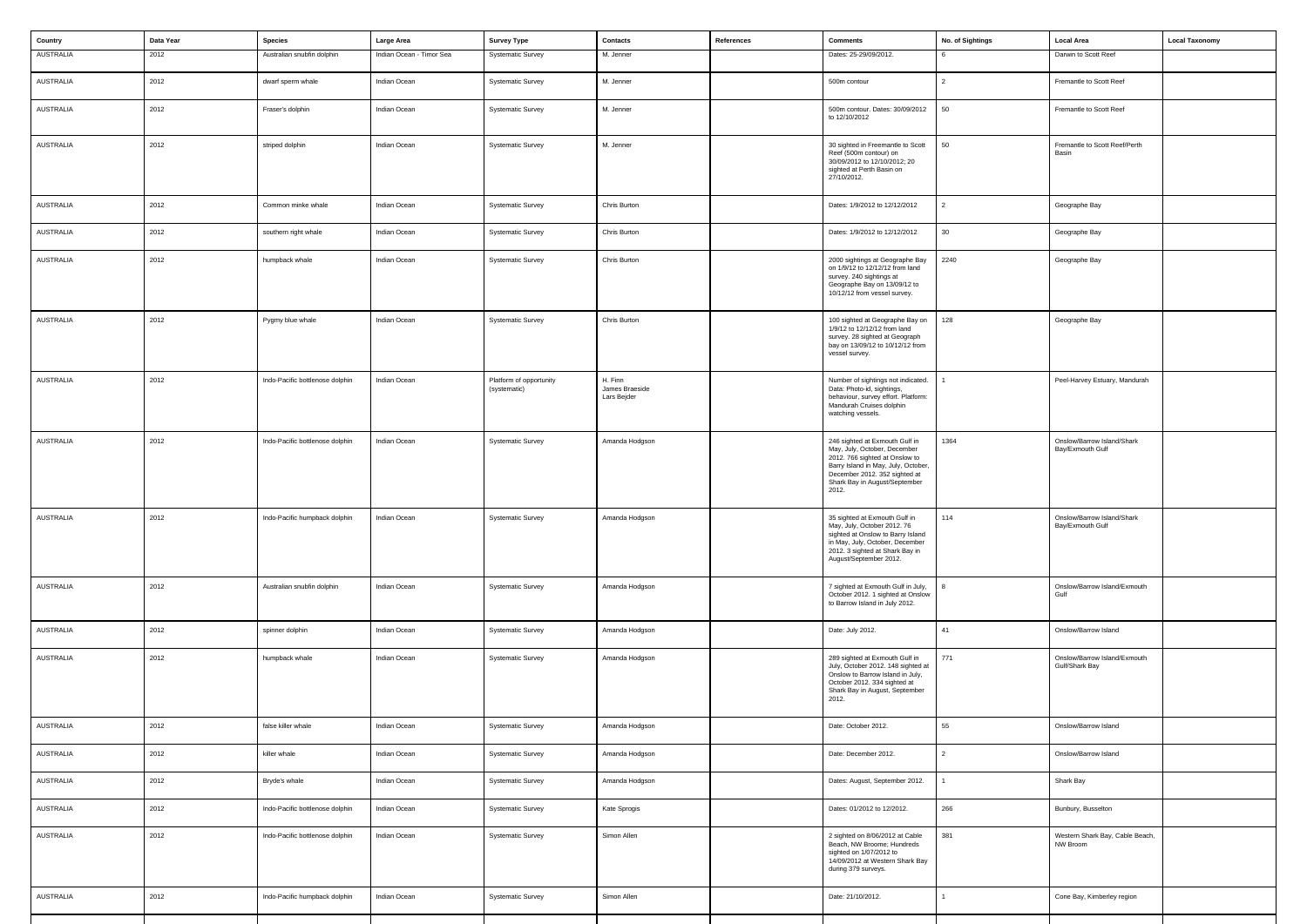| Country          | Data Year | <b>Species</b>                  | Large Area                        | <b>Survey Type</b>                      | <b>Contacts</b>                                 | References                  | <b>Comments</b>                                                                                                                                                                                                                                                                                                                                                                           | No. of Sightings | <b>Local Area</b>                           | <b>Local Taxonomy</b> |
|------------------|-----------|---------------------------------|-----------------------------------|-----------------------------------------|-------------------------------------------------|-----------------------------|-------------------------------------------------------------------------------------------------------------------------------------------------------------------------------------------------------------------------------------------------------------------------------------------------------------------------------------------------------------------------------------------|------------------|---------------------------------------------|-----------------------|
| AUSTRALIA        | 2012      | spinner dolphin                 | Indian Ocean                      | <b>Systematic Survey</b>                | Simon Allen                                     |                             | Dates: 7-10/05/2012, 11/06/2012,                                                                                                                                                                                                                                                                                                                                                          | 4                | NW Broome, western Kimberley                |                       |
|                  |           |                                 |                                   |                                         |                                                 |                             | 26/10/2012.                                                                                                                                                                                                                                                                                                                                                                               |                  | region                                      |                       |
| AUSTRALIA        | 2012      | Indo-Pacific bottlenose dolphin | Indian Ocean                      | <b>Systematic Survey</b>                | Alex Brown                                      |                             | 40 sighted in Cygnet Bay on<br>16/04/2012 to 12/05/2012; 46<br>sighted in Cygnet bay on<br>09/09/2012 to 10/10/2012; 69<br>sighted in Beagle Bay on<br>17/10/2012 to 20/11/2012.                                                                                                                                                                                                          | 155              | Cygnet Bay, Kimberley Region                |                       |
| AUSTRALIA        | 2012      | Indo-Pacific humpback dolphin   | Indian Ocean                      | <b>Systematic Survey</b>                | Alex Brown                                      |                             | 16 sighted in Cygnet Bay on<br>16/04/2012 to 12/05/2012; 40<br>sighted in Cygnet bay on<br>09/09/2012 to 10/10/2012; 7<br>sighted in Beagle Bay on<br>17/10/2012 to 20/11/2012; 7<br>sighted in Cambridge Gulf on<br>16/05/2012 to 16/06/2012.                                                                                                                                            | 70               | Kimberley Region                            |                       |
| AUSTRALIA        | 2012      | Australian snubfin dolphin      | Indian Ocean                      | <b>Systematic Survey</b>                | Alex Brown                                      |                             | 10 sighted in Cambridge Gulf on<br>16/05/2012 to 16/06/2012; 16<br>sighted in Cygnet bay on<br>16/04/2012 to 12/05/2012; 48<br>sighted in Cygnet Bay on<br>09/09/2012 to 10/10/2012.                                                                                                                                                                                                      | 74               | Kimberley Region                            |                       |
| <b>AUSTRALIA</b> | 2012      | Indo-Pacific bottlenose dolphin | Indian Ocean                      | <b>Systematic Survey</b>                | Janet Mann                                      |                             | Dates: 08/06/2012 to 29/10/2012.                                                                                                                                                                                                                                                                                                                                                          | 1764             | Shark Bay, Eastern Gulf                     |                       |
| AUSTRALIA        | 2012      | Indo-Pacific bottlenose dolphin | Indian Ocean                      | <b>Systematic Survey</b>                | <b>Richard Connor</b>                           |                             | Date: 30/10/2012.                                                                                                                                                                                                                                                                                                                                                                         | 1375             | Shark Bay - East side of Peron<br>Peninsula |                       |
| AUSTRALIA        | 2012      | humpback whale                  | Indian Ocean                      | <b>Systematic Survey</b>                | <b>Richard Connor</b>                           |                             | Date: 20/09/2012.                                                                                                                                                                                                                                                                                                                                                                         | $\overline{2}$   | Shark Bay - East side of Peron<br>Peninsula |                       |
| AUSTRALIA        | 2012      | Common minke whale              | Indian Ocean                      | <b>Systematic Survey</b>                | <b>Richard Connor</b>                           |                             | Date: 20/09/2012.                                                                                                                                                                                                                                                                                                                                                                         |                  | Shark Bay - East side of Peron<br>Peninsula |                       |
| AUSTRALIA        | 2012      | Indo-Pacific humpback dolphin   | Indian Ocean                      | <b>Systematic Survey</b>                | <b>Richard Connor</b>                           |                             | Date: 24/11/2012.                                                                                                                                                                                                                                                                                                                                                                         |                  | Shark Bay - East side of Peron<br>Peninsula |                       |
| <b>AUSTRALIA</b> | 2012      | Common bottlenose dolphin       | Indian Ocean                      | Platform of opportunity<br>(systematic) | Phil Coulthard                                  |                             | Number of sightings not indicated.<br>Platform: Dolphin watching and<br>swimming tours.                                                                                                                                                                                                                                                                                                   | 0                | Koombana Bay, Bunbury                       |                       |
| AUSTRALIA        | 2012      | Indo-Pacific bottlenose dolphin | Indian Ocean                      | Platform of opportunity<br>(systematic) | Phil Coulthard                                  |                             | 764 sighted in Jan; 592 sighted in<br>Feb; 510 sighted in Mar; 345<br>sighted in Ap; 149 sighted in Oct;<br>266 sighted in Nov; 936 sighted in<br>Dec.                                                                                                                                                                                                                                    | 3562             | Koombana Bay, Bunbury                       |                       |
| AUSTRALIA        | 2012      | humpback whale                  | Pacific Ocean - Tasman Sea        | <b>Systematic Survey</b>                | Geoff Ross                                      |                             | Dates: 24/05/12 to 31/06/12                                                                                                                                                                                                                                                                                                                                                               | 1729             | Cape Solander, Botany Bay<br>National Park  |                       |
| AUSTRALIA        | 2012      | southern right whale            | Pacific Ocean - Tasman Sea        | <b>Systematic Survey</b>                | Geoff Ross                                      |                             | Dates: 24/05/12 to 31/06/12                                                                                                                                                                                                                                                                                                                                                               | 4                | Cape Solander, Botany Bay<br>National Park  |                       |
| AUSTRALIA        | 2012      | Common minke whale              | Pacific Ocean - Tasman Sea        | <b>Systematic Survey</b>                | Geoff Ross                                      |                             | Dates: 24/05/12 to 31/06/12                                                                                                                                                                                                                                                                                                                                                               | 17               | Cape Solander, Botany Bay<br>National Park  |                       |
| AUSTRALIA        | 2012      | humpback whale                  | Pacific Ocean - Tasman Sea        | <b>Systematic Survey</b>                | Kylie Owen                                      |                             | 59 encounters, 140 individuals.<br>Dates: 09/09/12 to 21/10/12.                                                                                                                                                                                                                                                                                                                           | 140              | Eden                                        |                       |
| AUSTRALIA        | 2012      | humpback whale                  | Pacific Ocean - South             | <b>Systematic Survey</b>                | Adrian Oosterman<br>M. Whicker                  |                             | Dates: 03/10/12 to 26/10/12.<br>Platform: Land based survey (97<br>hours). Data:<br>Hours/Weather/Bearing to<br>pods/Direction of travel/Pod<br>composition/Pod activity.                                                                                                                                                                                                                 | 30 <sup>°</sup>  | Norfolk Island                              |                       |
| <b>AUSTRALIA</b> | 2012      | southern right whale            | Southern Ocean                    | <b>Systematic Survey</b>                | Claire Charlton<br>D. J. Needham<br>Saras Kumar |                             | Dates: 18/08/12 to 25/08/12 - Max<br>no. female calf pairs observed on<br>one day = 58, Max no. without calf<br>observed on one day = 17<br>(Contact - Saras Kumar). Dates:<br>18/08/12 to 25/08/12 - 62<br>observed (Contact - D. J.<br>Needham). Dates: 14/08/12 to<br>30/08/12 - Peak total no.<br>individuals = 132, Peak total no.<br>calves = 55, Peak total no. adults<br>$= 19$ . | 269              |                                             |                       |
| AUSTRALIA        | 2012      | Pygmy blue whale                | Southern Ocean - Great Australian | <b>Systematic Survey</b>                | Pete Gill                                       | Blue whale abundance in the | 2 sighted on 13/01/12; 1 sighted                                                                                                                                                                                                                                                                                                                                                          | 153              | <b>Bonney Upwelling</b>                     |                       |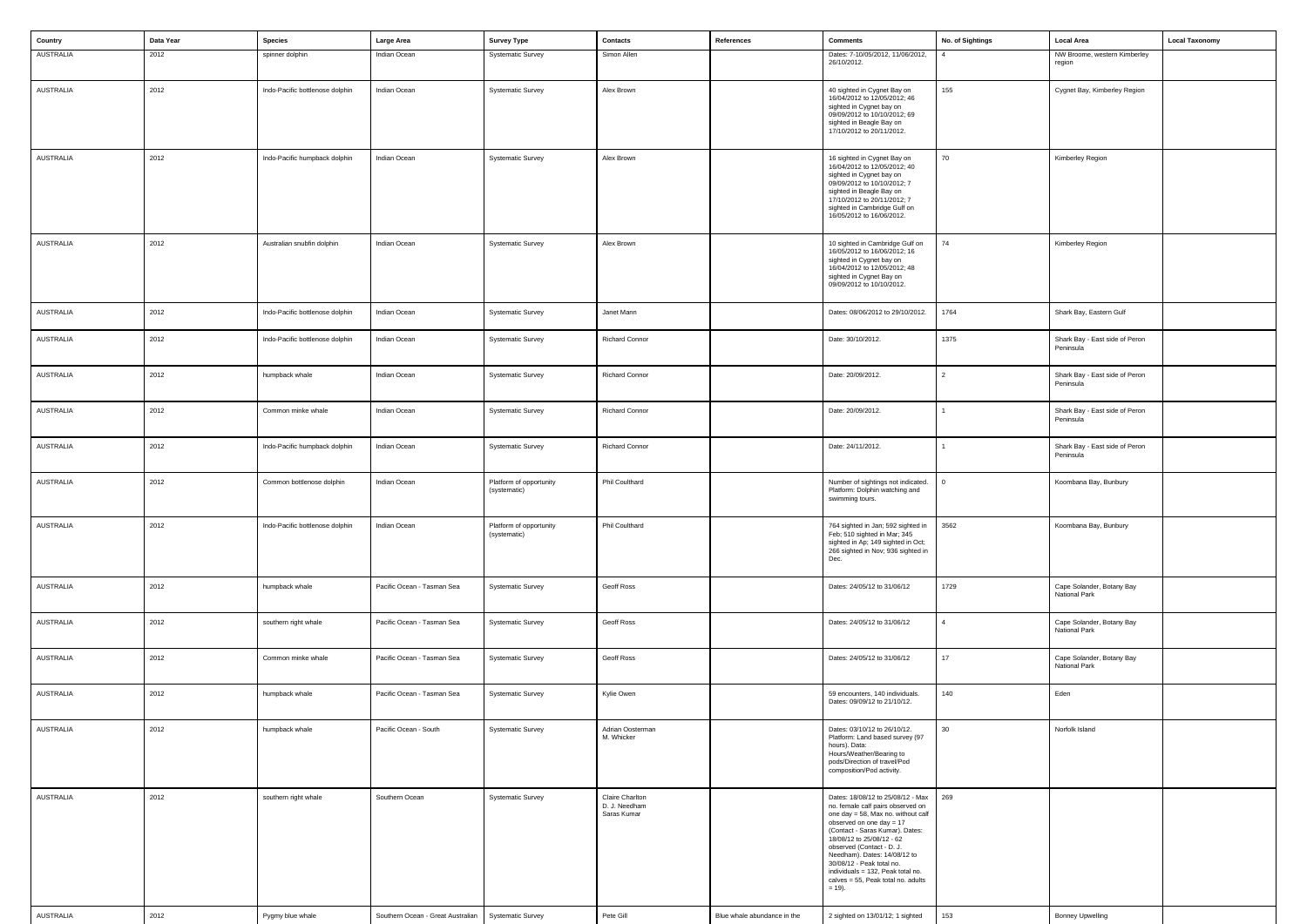| Country   | Data Year | <b>Species</b>                  | Large Area                   | <b>Survey Type</b>                      | Contacts | References        | <b>Comments</b>                                                                                                                                                                                                                                                              | No. of Sightings | <b>Local Area</b>          | <b>Local Taxonomy</b> |
|-----------|-----------|---------------------------------|------------------------------|-----------------------------------------|----------|-------------------|------------------------------------------------------------------------------------------------------------------------------------------------------------------------------------------------------------------------------------------------------------------------------|------------------|----------------------------|-----------------------|
|           |           |                                 | Bight                        |                                         |          | Bonney Upwelling. | on 14/01/12; 32 sighted on<br>16/01/12; 16 sighted on 18/01/12;<br>27 sighted on 23/01/12; 5 sighted<br>on 24/01/12; 2 sighted on 4/02/12;<br>1 sighted on 09/02/12; 1 sighted<br>on 27/02/12; 6 sighted on<br>28/03/12; 18 sighted on 10/11/12;<br>32 sighted on 06/Dec/12. |                  |                            |                       |
| AUSTRALIA | 2012      | humpback whale                  | Pacific Ocean - Tasman Sea   | Platform of opportunity<br>(systematic) |          |                   |                                                                                                                                                                                                                                                                              | 40               | Tasman Peninsula, Tasmania |                       |
| AUSTRALIA | 2012      | sei whale                       | Pacific Ocean - Tasman Sea   | Platform of opportunity<br>(systematic) |          |                   | Photographs collected                                                                                                                                                                                                                                                        | 2                | Tasman Peninsula, Tasmania |                       |
| AUSTRALIA | 2012      | Indo-Pacific bottlenose dolphin | Southern Ocean - Bass Strait | <b>Systematic Survey</b>                |          |                   |                                                                                                                                                                                                                                                                              | 152              | <b>Bonney Upwelling</b>    |                       |
| AUSTRALIA | 2012      | common dolphin                  | Southern Ocean - Bass Strait | <b>Systematic Survey</b>                |          |                   |                                                                                                                                                                                                                                                                              | 1789             | <b>Bonney Upwelling</b>    |                       |
| AUSTRALIA | 2012      | fin whale                       | Southern Ocean - Bass Strait | <b>Systematic Survey</b>                |          |                   |                                                                                                                                                                                                                                                                              |                  | <b>Bonney Upwelling</b>    |                       |
| AUSTRALIA | 2012      | Unidentified large baleen whale | Southern Ocean - Bass Strait | <b>Systematic Survey</b>                |          |                   |                                                                                                                                                                                                                                                                              |                  | <b>Bonney Upwelling</b>    |                       |
| AUSTRALIA | 2012      | long-finned pilot whale         | Southern Ocean - Bass Strait | <b>Systematic Survey</b>                |          |                   |                                                                                                                                                                                                                                                                              | 197              | <b>Bonney Upwelling</b>    |                       |
| AUSTRALIA | 2012      | sperm whale                     | Southern Ocean - Bass Strait | <b>Systematic Survey</b>                |          |                   |                                                                                                                                                                                                                                                                              | 15 <sub>15</sub> | <b>Bonney Upwelling</b>    |                       |
| AUSTRALIA | 2012      | Unidentified dolphin            | Southern Ocean - Bass Strait | <b>Systematic Survey</b>                |          |                   |                                                                                                                                                                                                                                                                              | 34               | <b>Bonney Upwelling</b>    |                       |
| AUSTRALIA | 2012      | Pygmy blue whale                | Southern Ocean - Bass Strait | <b>Systematic Survey</b>                |          |                   |                                                                                                                                                                                                                                                                              | 55               | <b>Bonney Upwelling</b>    |                       |
| AUSTRALIA | 2012      | Unidentified small cetacean     | Southern Ocean - Bass Strait | <b>Systematic Survey</b>                |          |                   |                                                                                                                                                                                                                                                                              | 10 <sub>1</sub>  | <b>Bonney Upwelling</b>    |                       |
| AUSTRALIA | 2012      | Shepherd's beaked whale         | Southern Ocean - Bass Strait | <b>Systematic Survey</b>                |          |                   |                                                                                                                                                                                                                                                                              | 24               | <b>Bonney Upwelling</b>    |                       |

# **Fishery Bycatch of Large Whales**

| Country   | Data Year | <b>Species</b>          | Large Area                                          | <b>Males: Dead</b> | Males:<br>Seriously<br>Injured | Males:<br>Injured | Males:<br>Unknown | Females:<br>Dead | Females:<br>Seriously<br>Injured | Females:<br>Injured | Females:<br>Unknown | Unknown:<br>Dead | Unknown:<br>Seriously<br>Injured | Unknown:<br>Injured | Unknown:<br>Unknown | <b>RMP Small</b><br>Area | <b>Targeted</b><br><b>Species</b>               | Gear                                                                      | How<br>Observed          | <b>Contacts</b>     | References | Comments                                                                                                                                                  | <b>Local Area</b>                             | Local<br>Taxonomy |
|-----------|-----------|-------------------------|-----------------------------------------------------|--------------------|--------------------------------|-------------------|-------------------|------------------|----------------------------------|---------------------|---------------------|------------------|----------------------------------|---------------------|---------------------|--------------------------|-------------------------------------------------|---------------------------------------------------------------------------|--------------------------|---------------------|------------|-----------------------------------------------------------------------------------------------------------------------------------------------------------|-----------------------------------------------|-------------------|
| AUSTRALIA | 2012      | sperm whale             | Indian<br>Ocean                                     | $\Omega$           | $\Omega$                       | $\Omega$          | $\Omega$          | $\Omega$         | <sup>n</sup>                     | 0                   | n.                  | $\Omega$         |                                  | n.                  |                     | Unknown or<br>N/A        | Mackerel<br>icefish,<br>Patagonian<br>toothfish | [OT]<br><b>MIDWATER</b><br>TRAWLS -<br>Otter trawls<br>(not<br>specified) | Fisherman                | Clayton<br>McCloud  |            | Date:<br>21/07/12.<br>Entangled<br>during<br>hauling. Cut<br>free from net<br>while in the<br>water. Crew<br>were unsure<br>if whale<br>would<br>survive. | 36deg 48' S;<br>52deg 07' E                   |                   |
| AUSTRALIA | 2012      | humpback<br>whale       | Indian<br>Ocean                                     | $\overline{0}$     | $\overline{0}$                 | $\overline{0}$    | $\mathbf{0}$      | $\mathbf 0$      | $\Omega$                         | $\mathbf 0$         |                     | $\mathbf{0}$     | $\Omega$                         | $\Omega$            | 22                  | Unknown or<br>N/A        | Lobster/Octo<br>pus                             | [MIS] MISCE<br>LLANEOUS<br>GEAR<br>[FPO]<br>TRAPS -<br>Pots               | Observer or<br>Inspector | Douglas<br>Coughran |            | 9 released<br>alive.                                                                                                                                      | Western<br>Australia                          |                   |
| AUSTRALIA | 2012      | southern<br>right whale | Indian<br>Ocean                                     | $\Omega$           | $\Omega$                       | $\Omega$          | $\Omega$          | $\Omega$         |                                  | $\Omega$            | $\Omega$            | $\Omega$         | O.                               | n                   | $\overline{2}$      | Unknown or<br>N/A        | Lobster                                         | [MIS] MISCE<br><b>LLANEOUS</b><br>GEAR<br>[FPO]<br>TRAPS -<br>Pots        | Observer or<br>Inspector | Douglas<br>Coughran |            |                                                                                                                                                           | Western<br>Australia                          |                   |
| AUSTRALIA | 2012      | humpback<br>whale       | Pacific<br>Ocean -<br>Tasman Sea                    | $\Omega$           | $\Omega$                       | $\Omega$          | $\Omega$          | $\Omega$         | $\Omega$                         | $\Omega$            | $\Omega$            | 0                |                                  |                     | $\overline{2}$      | Unknown or<br>N/A        | Shark                                           | [NSC]<br><b>SHARK</b><br>CONTROL<br><b>NETS</b>                           | Fisherman                | Geoff Ross          |            | Dates:<br>16/09/12;<br>6/10/12.<br>Released<br>alive.                                                                                                     |                                               |                   |
| AUSTRALIA | 2012      | sperm whale             | Southern<br>Ocean -<br>Great<br>Australian<br>Bight | $\Omega$           | $\overline{0}$                 | $\overline{0}$    | $\Omega$          |                  | $\Omega$                         | $\Omega$            | $\Omega$            | $\mathbf{0}$     | $\Omega$                         | $\Omega$            | $\Omega$            | Unknown or<br>N/A        | Unknown                                         | [NK] GEAR<br><b>NOT</b><br><b>KNOWN OR</b><br><b>NOT</b><br>SPECIFIED     | Observer or<br>Inspector | Catherine<br>Kemper |            | Date:<br>27/8/12. With<br>a foetus.<br>Kept for<br>specimen.                                                                                              | 22.7 km east<br>of Port<br>MacDonnell,<br>SA. |                   |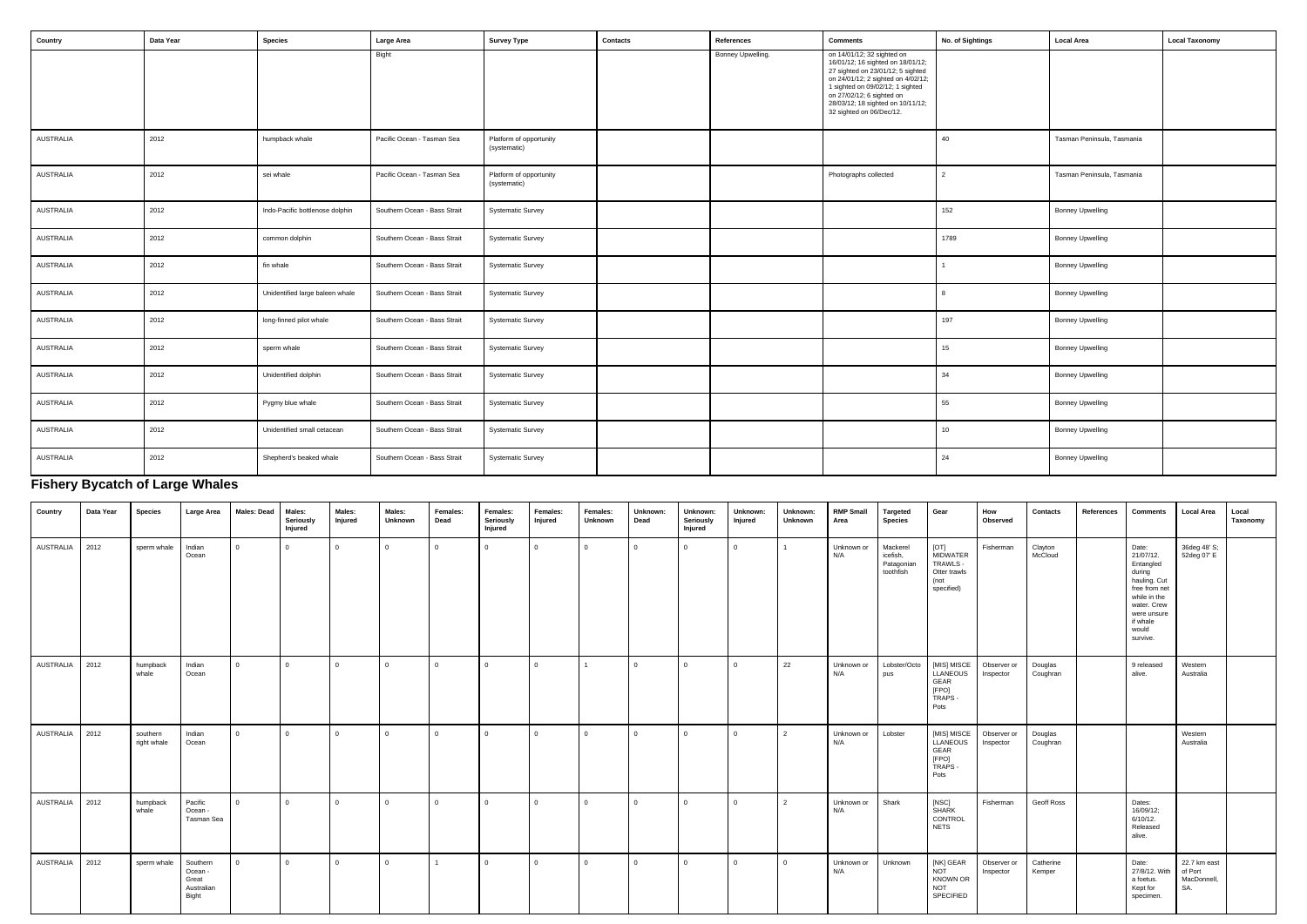### **Fishery Bycatch of Small Cetaceans**

| Country   | Data Year | <b>Species</b>                    | Large Area                                          | <b>Males: Dead</b> | Males:<br>Seriously<br>Injured | Males:<br>Injured | Males:<br>Unknown | Females:<br>Dead | Females:<br>Seriously<br>Injured | Females:<br>Injured | Females:<br>Unknown | Unknown:<br>Dead | Unknown:<br>Seriously<br>Injured | Unknown:<br>Injured | Unknown:<br>Unknown | <b>RMP Small</b><br>Area | <b>Targeted</b><br><b>Species</b> | Gear                                                                                                                             | How<br>Observed          | Contacts                                                                    | References | <b>Comments</b>                                                                                                                                                                                                                                                                                                                                                                                                                  | <b>Local Area</b>                  | Local<br>Taxonomy |
|-----------|-----------|-----------------------------------|-----------------------------------------------------|--------------------|--------------------------------|-------------------|-------------------|------------------|----------------------------------|---------------------|---------------------|------------------|----------------------------------|---------------------|---------------------|--------------------------|-----------------------------------|----------------------------------------------------------------------------------------------------------------------------------|--------------------------|-----------------------------------------------------------------------------|------------|----------------------------------------------------------------------------------------------------------------------------------------------------------------------------------------------------------------------------------------------------------------------------------------------------------------------------------------------------------------------------------------------------------------------------------|------------------------------------|-------------------|
| AUSTRALIA | 2012      | Unidentified<br>small<br>cetacean | Southern<br>Ocean -<br>Great<br>Australian<br>Bight | $\overline{0}$     | $\overline{0}$                 | $\overline{0}$    | $\mathbf{0}$      | $\overline{0}$   | $\Omega$                         | $\mathbf{0}$        | 0                   | $\mathbf{3}$     | $\Omega$                         | $\overline{0}$      | $\overline{0}$      | Unknown or<br>N/A        | Shark                             | [GNS]<br><b>GILLNETS</b><br>AND<br><b>ENTANGLIN</b><br>G GEAR -<br>Set gillnets<br>(anchored)                                    | Fisherman                | Clayton<br>McCloud                                                          |            | $n=1$ on<br>14/01/12 at<br>$-37.29,$<br>139.44. n=2<br>on 7/05/12 at<br>$-37.38,$<br>140.06.                                                                                                                                                                                                                                                                                                                                     |                                    |                   |
| AUSTRALIA | 2012      | Unidentified<br>small<br>cetacean | Southern<br>Ocean -<br><b>Bass Strait</b>           | $\Omega$           | $\overline{0}$                 | $\overline{0}$    | $\mathbf{0}$      | $\mathbf{1}$     | $\Omega$                         | $\mathbf 0$         |                     | 3                | $\Omega$                         | $\mathbf 0$         | $\overline{0}$      | Unknown or<br>N/A        | Shark/Demer<br>sal scalefish      | [GNS]<br><b>GILLNETS</b><br>AND<br><b>ENTANGLIN</b><br>G GEAR -<br>Set gillnets<br>(anchored)<br>[OTB]<br>TRAWLS -<br>Beam trawl | Fisherman                | Clayton<br>McCloud                                                          |            | $n=1$ on<br>18/05/12 at<br>$-38.15,$<br>148.52. n=1<br>on 26/06/12<br>at -37.59,<br>$148.05. n=2$<br>on 28/10/12<br>at -39.42,<br>$144.10. n=1$<br>on 16/11/12<br>at -40.05,<br>145.03.                                                                                                                                                                                                                                          |                                    |                   |
| AUSTRALIA | 2012      | common<br>dolphin                 | Southern<br>Ocean -<br>Great<br>Australian<br>Bight | 3                  | $\mathbf{0}$                   | $\mathbf{0}$      | $\mathbf 0$       |                  | $\mathbf 0$                      | $\mathbf 0$         | $\mathbf{0}$        | 5                | $\overline{0}$                   | $\mathbf{0}$        | $\Omega$            | Unknown or<br>N/A        | Shark                             | [GNS]<br><b>GILLNETS</b><br>AND<br><b>ENTANGLIN</b><br>G GEAR -<br>Set gillnets<br>(anchored)                                    | Fisherman                | Clayton<br>McCloud                                                          |            | $n=1$ on<br>15/01/12 at<br>$-33.52,$<br>$135.05. n=1$<br>on 2/02/12 at<br>$-32.26,$<br>$133.33. n=1$<br>on 2/07/12 at<br>$-33.47,$<br>$134.56. n=1$<br>on 6/10/12 at<br>$-35.22,$<br>$136.40. n=1$<br>on 17/10/12<br>at -35.23,<br>135.49. n=1<br>on 6/11/12 at<br>$-33.22,$<br>134.29. n=1<br>on 27/11/12<br>at -33.32,<br>$134.19. n=1$<br>on 2/12/12 at<br>$-33.34,$<br>$134.32. n=1$<br>on 13/12/12<br>at -33.22,<br>134.30. |                                    |                   |
| AUSTRALIA | 2012      | common<br>dolphin                 | Southern<br>Ocean -<br><b>Bass Strait</b>           | $\overline{0}$     | $\overline{0}$                 | $\mathbf{0}$      | $\mathbf 0$       | $\mathbf 0$      | $\mathbf 0$                      | $\mathbf{0}$        | 0                   | 2                | $\mathbf{0}$                     | $\mathbf{0}$        | $\mathbf 0$         | Unknown or<br>N/A        | Shark                             | [GNS]<br><b>GILLNETS</b><br>AND<br><b>ENTANGLIN</b><br>G GEAR -<br>Set gillnets<br>(anchored)                                    | Fisherman                | Clayton<br>McCloud                                                          |            | $n=1$ on<br>3/7/12 at<br>$-38.18,$<br>$141.0. n=1$<br>on 14/7/12 at<br>$-37.49,$<br>149.11.                                                                                                                                                                                                                                                                                                                                      |                                    |                   |
| AUSTRALIA | 2012      | common<br>dolphin                 | Indian<br>Ocean -<br>Timor Sea                      | $\overline{0}$     | $\overline{0}$                 | $\mathbf 0$       | $\mathbf 0$       | $\Omega$         | $\Omega$                         | $\mathbf{0}$        | $\mathbf{0}$        | $\overline{2}$   | $\Omega$                         | $\mathbf 0$         | $\overline{0}$      | Unknown or<br>N/A        | Prawns                            | [TM]<br>TRAWLS -<br>Shrimp<br>trawls (not<br>specified)                                                                          | Fisherman                | Clayton<br>McCloud                                                          |            | $n=1$ on<br>10/9/12 at<br>$-13.67,$<br>$127.20. n=1$<br>on 26/10/12<br>at -10.87,<br>132.38.                                                                                                                                                                                                                                                                                                                                     |                                    |                   |
| AUSTRALIA | 2012      | Common<br>bottlenose<br>dolphin   | Pacific<br>Ocean -<br>Tasman Sea                    | $\mathbf{1}$       | $\overline{0}$                 | $\overline{0}$    | $\mathbf{0}$      | $\mathbf 0$      | $\mathbf 0$                      | $\mathbf 0$         | $\mathbf{0}$        | $\mathbf{0}$     | $\mathbf 0$                      | $\mathbf{0}$        | $\overline{0}$      | Unknown or<br>N/A        | Salmanoid<br>aquaculture          | [FWR]<br>TRAPS -<br>Barriers,<br>fences,<br>weirs, etc                                                                           |                          | Rachael<br>Alderman                                                         |            | Date:<br>25/01/12.                                                                                                                                                                                                                                                                                                                                                                                                               | Bruny Island,<br>Tasmania          |                   |
| AUSTRALIA | 2012      | common<br>dolphin                 | Pacific<br>Ocean -<br>Tasman Sea                    | $\overline{2}$     | $\overline{0}$                 | $\overline{0}$    | $\overline{0}$    | $\overline{0}$   | $\mathbf{0}$                     | $\mathbf{0}$        | $\mathbf{0}$        | $\mathbf 0$      | $\mathbf 0$                      | $\overline{0}$      | $\overline{0}$      | Unknown or<br>N/A        | Salmanoid<br>aquaculture          | [FWR]<br>TRAPS -<br>Barriers,<br>fences,<br>weirs, etc                                                                           |                          | Rachael<br>Alderman                                                         |            | Date:<br>15/02/12,<br>26/02/12                                                                                                                                                                                                                                                                                                                                                                                                   | Dover/Police<br>Point,<br>Tasmania |                   |
| AUSTRALIA | 2012      | common<br>dolphin                 | Pacific<br>Ocean -<br>Coral Sea                     | 6                  | $\overline{0}$                 | $\mathbf 0$       | $\mathbf 0$       | $\overline{2}$   | $\Omega$                         | $\Omega$            | $\mathbf{0}$        | $\mathbf{0}$     | $\Omega$                         | $\mathbf 0$         | $\overline{0}$      | Unknown or<br>N/A        | TWW                               | [NSC]<br>SHARK<br>CONTROL<br><b>NETS</b>                                                                                         | Observer or<br>Inspector | Queensland<br>Department<br>of<br>Agriculture,<br>Fisheries<br>and Forestry |            |                                                                                                                                                                                                                                                                                                                                                                                                                                  |                                    |                   |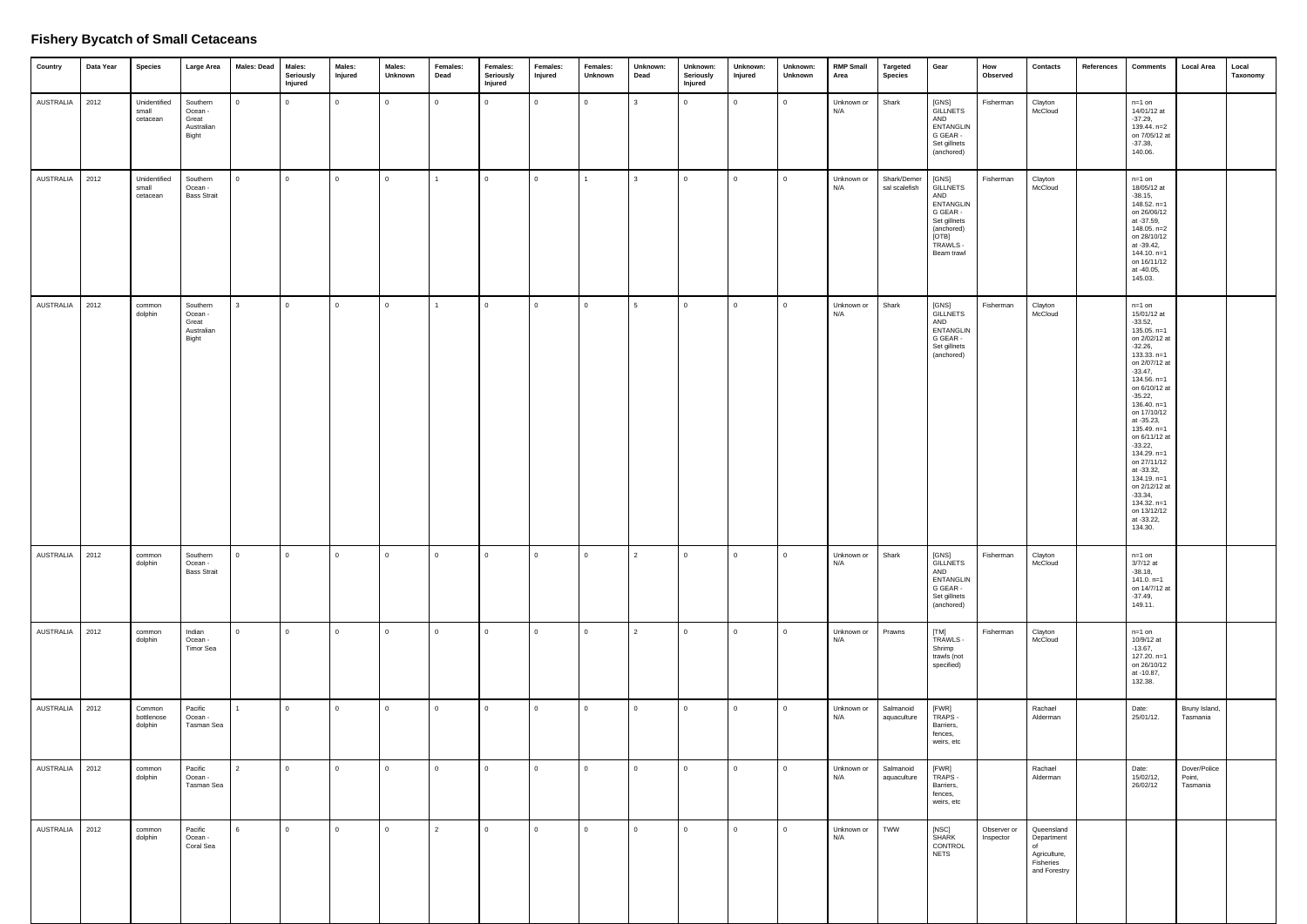| Country   | Data Year | <b>Species</b>                        | Large Area                                          | <b>Males: Dead</b> | Males:<br>Seriously<br>Injured | Males:<br>Injured | Males:<br>Unknown | Females:<br>Dead | Females:<br>Seriously<br>Injured | Females:<br>Injured | Females:<br>Unknown | Unknown:<br>Dead | Unknown:<br>Seriously<br>Injured | Unknown:<br>Injured | Unknown:<br>Unknown | <b>RMP Small</b><br>Area | <b>Targeted</b><br>Species           | Gear                                                                                                                                                 | How<br>Observed          | Contacts                                                                              | References | <b>Comments</b>                                                                                                                                                                                                                                                                                                                                                     | <b>Local Area</b> | Local<br>Taxonomy |
|-----------|-----------|---------------------------------------|-----------------------------------------------------|--------------------|--------------------------------|-------------------|-------------------|------------------|----------------------------------|---------------------|---------------------|------------------|----------------------------------|---------------------|---------------------|--------------------------|--------------------------------------|------------------------------------------------------------------------------------------------------------------------------------------------------|--------------------------|---------------------------------------------------------------------------------------|------------|---------------------------------------------------------------------------------------------------------------------------------------------------------------------------------------------------------------------------------------------------------------------------------------------------------------------------------------------------------------------|-------------------|-------------------|
| AUSTRALIA | 2012      | spinner<br>dolphin                    | Pacific<br>Ocean -<br>Coral Sea                     | $\overline{0}$     | $\overline{0}$                 | $\overline{0}$    | $\overline{0}$    | $\mathsf 0$      | $\mathbf 0$                      | $\mathbf{0}$        | $\Omega$            |                  | $\mathbf{0}$                     | $\overline{0}$      | $\mathbf{0}$        | Unknown or<br>N/A        | <b>TWW</b>                           | [NSC]<br><b>SHARK</b><br>CONTROL<br><b>NETS</b>                                                                                                      | Observer or<br>Inspector | Queensland<br>Department<br>of<br>Agriculture,<br>Fisheries<br>and Forestry           |            |                                                                                                                                                                                                                                                                                                                                                                     |                   |                   |
| AUSTRALIA | 2012      | Indo-Pacific<br>humpback<br>dolphin   | Pacific<br>Ocean -<br>Coral Sea                     | $\overline{0}$     | $\overline{0}$                 | $\overline{0}$    | $\mathbf{0}$      | $\mathbf{0}$     | $\Omega$                         | $\overline{0}$      | $\Omega$            | $\mathbf{1}$     | $\Omega$                         | $\mathbf{0}$        |                     | Unknown or<br>N/A        | TWW                                  |                                                                                                                                                      | Observer or<br>Inspector | Queensland<br>Department<br>of National<br>Parks<br>Recreation<br>Sport and<br>Racing |            |                                                                                                                                                                                                                                                                                                                                                                     |                   |                   |
| AUSTRALIA | 2012      | Common<br>bottlenose<br>dolphin       | Pacific<br>Ocean -<br>Coral Sea                     | $\overline{0}$     | $\overline{0}$                 | $\overline{0}$    | $\mathbf{0}$      | $\mathbf 0$      | $\mathbf 0$                      | $\overline{0}$      | $\mathbf{0}$        | $\mathbf{1}$     | $\overline{0}$                   | $\mathbf{0}$        | $\mathbf{0}$        | Unknown or<br>N/A        | Mackerel,<br>Sharks                  | [GN]<br>GILLNETS<br>AND<br>ENTANGLIN<br>G GEAR -<br>Gillnets (not<br>specified)                                                                      | Fisherman                | Queensland<br>Department<br>of National<br>Parks<br>Recreation<br>Sport and<br>Racing |            |                                                                                                                                                                                                                                                                                                                                                                     |                   |                   |
| AUSTRALIA | 2012      | common<br>dolphin                     | Pacific<br>Ocean -<br>Tasman Sea                    | $\overline{0}$     | $\overline{0}$                 | $\overline{0}$    | $\mathbf{0}$      | $\mathbf{0}$     | $\Omega$                         | $\mathbf{0}$        | $\Omega$            | $\mathbf{1}$     | $\overline{0}$                   | $\mathbf{0}$        | $\mathbf{0}$        | Unknown or<br>N/A        | Sharks                               | [NSC]<br><b>SHARK</b><br>CONTROL<br><b>NETS</b>                                                                                                      | Fisherman                | Geoff Ross                                                                            |            | Date:<br>16/4/12.                                                                                                                                                                                                                                                                                                                                                   | Queenscliff       |                   |
| AUSTRALIA | 2012      | common<br>dolphin                     | Southern<br>Ocean -<br>Great<br>Australian<br>Bight | $\Omega$           | $\overline{0}$                 | $\mathbf{0}$      | $\mathbf{0}$      | $\overline{7}$   | $\Omega$                         | $\Omega$            | $\Omega$            | $\mathbf{0}$     | $\Omega$                         | $\Omega$            | $\Omega$            | Unknown or<br>N/A        | SA Sardine<br>Fishery/Unkn<br>own    | [PS1] SURR<br>OUNDING<br>NETS - One-<br>boat<br>operated<br>purse seines<br>[PS2] SURR<br>OUNDING<br>NETS - Two-<br>boat<br>operated<br>purse seines | Fisherman                | Catherine<br>Kemper                                                                   |            | 1 on 11/4/12<br>at 34deg 27'<br>S, 136deg<br>15' E; 2 on<br>12/4/12 at<br>34deg 40' S,<br>136deg 27'<br>$E; 1$ on<br>26/4/12 at<br>34deg 17' S,<br>136deg 22'<br>$E; 1$ on<br>10/6/12 at<br>33deg 02'<br>35" S,<br>137deg 34'<br>46" E; 1 on<br>1/8/12 at<br>33deg 05' S,<br>137deg 32'<br>$E$ ; 1 on<br>23/11/12 at<br>35deg 27'<br>17" S,<br>137deg 05'<br>39" E. |                   |                   |
| AUSTRALIA | 2012      | Indo-Pacific<br>bottlenose<br>dolphin | Southern<br>Ocean -<br>Great<br>Australian<br>Bight | $\mathbf{1}$       | $\overline{0}$                 | $\overline{0}$    | $\overline{0}$    | $\overline{7}$   | $\overline{0}$                   | $\overline{0}$      | 2                   | $\overline{0}$   | $\mathbf 0$                      | $\overline{0}$      |                     | Unknown or<br>N/A        | Kingfish Aqu<br>aculture/Unk<br>nown | [NK] GEAR<br>NOT<br><b>KNOWN OR</b><br>NOT<br>SPECIFIED                                                                                              | Fisherman                | Catherine<br>Kemper                                                                   |            | Females on<br>22/1/3 at<br>34deg 55'<br>$30"$ S,<br>137deg 21'<br>30" E; Male<br>on 7/9/12 at<br>34deg 42'<br>48" S,<br>135deg 54'<br>18" E;<br>Unknown<br>sex on<br>21/10/12 at<br>33deg 32'<br>20" S,<br>137deg 35'<br>35" E.                                                                                                                                     |                   |                   |

# **Natural Marking**

| Country          | Data Year | <b>Species</b>            | Large Area                   | Feature    | Number of Individuals in<br>Catalogue | <b>Contacts</b>                  | References | <b>Comments</b>                                              | <b>Local Area</b>            | <b>Local Taxonomy</b> |
|------------------|-----------|---------------------------|------------------------------|------------|---------------------------------------|----------------------------------|------------|--------------------------------------------------------------|------------------------------|-----------------------|
| AUSTRALIA        | 2012      | southern right whale      | Pacific Ocean - Tasman Sea   | Callosity  |                                       | Rachael Alderman                 |            | Aerial and boat based. Total no.<br>photo-id'd = $33$ .      | SE Australia                 |                       |
| <b>AUSTRALIA</b> | 2012      | killer whale              | Pacific Ocean - Tasman Sea   | Dorsal Fin |                                       | Rachael Alderman                 |            | Total no. photo-id'd = 1                                     | SE Australia                 |                       |
| <b>AUSTRALIA</b> | 2012      | southern right whale      | Southern Ocean - Bass Strait | Callosity  | 222                                   | Mandy Watson, DSE                |            |                                                              | SE Australia                 |                       |
| AUSTRALIA        | 2012      | Common bottlenose dolphin | Southern Ocean - Bass Strait | Dorsal Fin | 150                                   | Dolphin Research Institute (DRI) |            | Catalogue totals: Port Phillip: 120,<br>Gippsland Lakes: 30. | Port Phillip/Gippsland Lakes |                       |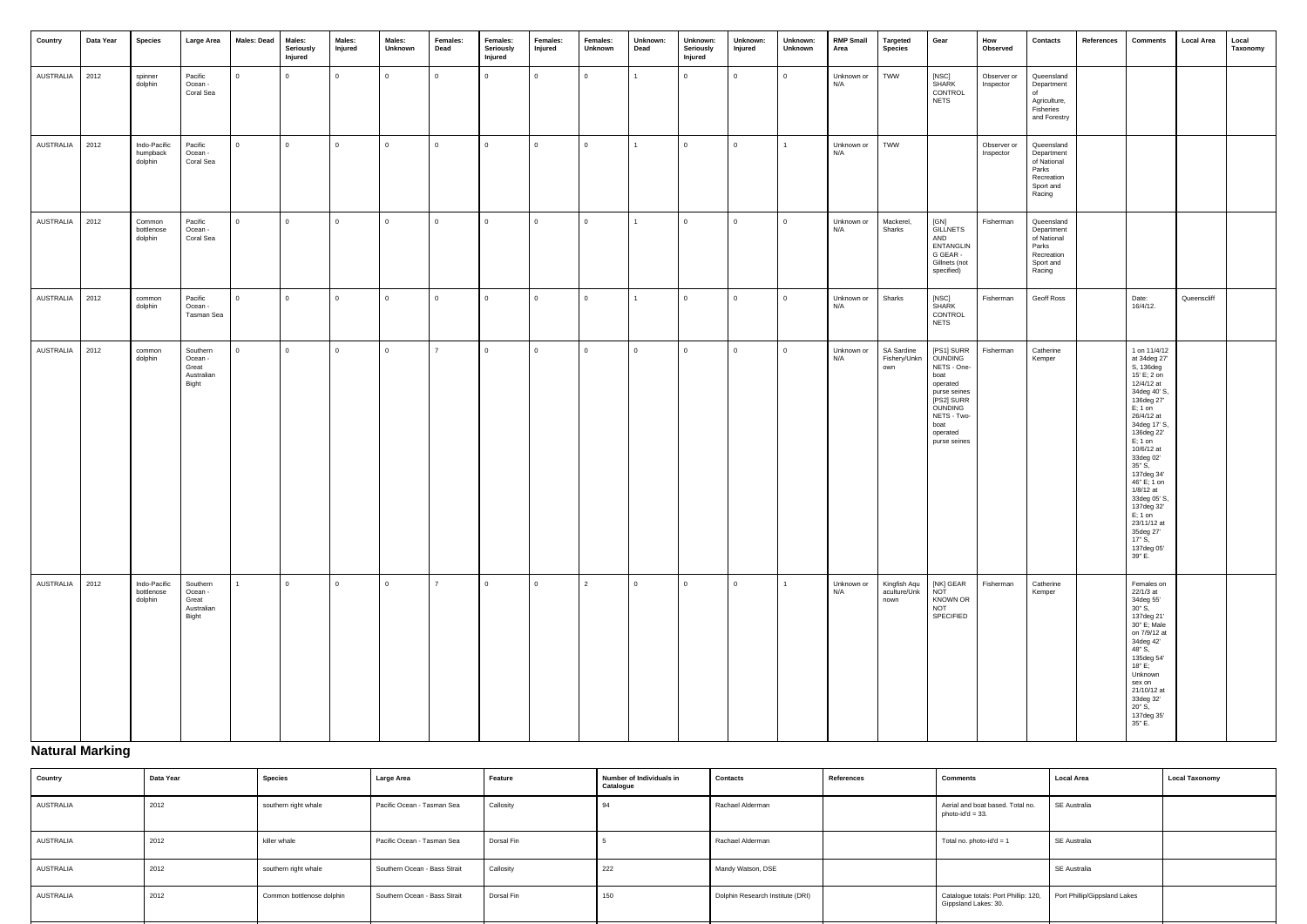| Country          | Data Year | <b>Species</b>                  | Large Area                   | Feature    | Number of Individuals in<br>Catalogue | Contacts                                                     | References | <b>Comments</b>                                                                                                                                                     | <b>Local Area</b>                                                       | <b>Local Taxonomy</b> |
|------------------|-----------|---------------------------------|------------------------------|------------|---------------------------------------|--------------------------------------------------------------|------------|---------------------------------------------------------------------------------------------------------------------------------------------------------------------|-------------------------------------------------------------------------|-----------------------|
| <b>AUSTRALIA</b> | 2012      | common dolphin                  | Southern Ocean - Bass Strait | Dorsal Fin | 15                                    | <b>Curtin University</b><br>Dolphin Research Institute (DRI) |            |                                                                                                                                                                     | Port Phillip                                                            |                       |
| AUSTRALIA        | 2012      | humpback whale                  | Southern Ocean - Bass Strait | Fluke      | 5                                     | <b>Curtin University</b><br>Dolphin Research Institute (DRI) |            | Beginning catalogue. Fluke and<br>dorsal fin used.                                                                                                                  | Port Phillip/Bass Strait                                                |                       |
| AUSTRALIA        | 2012      | humpback whale                  | Pacific Ocean - Coral Sea    | Fluke      | 6285                                  | Greg Kaufman                                                 |            | 257 individuals photographed at<br>Hervey Bay/Group E1. Catalogue<br>total and number photographed at<br>Port Douglas/Cairns/Whitsundays<br>unknown at this stage.  | Hervey Bay/Port<br>Douglas/Cairns/Whitsunday<br>Islands/Group E1        |                       |
| AUSTRALIA        | 2012      | Common minke whale              | Pacific Ocean - Coral Sea    | Dorsal Fin |                                       | <b>Alastair Birtles</b>                                      |            | Exact catalogue number and<br>number photographed unknown.<br>Lateral markings/unique features<br>used.                                                             | Ribbon Reef area, Northern GBR                                          |                       |
| AUSTRALIA        | 2012      | Indo-Pacific humpback dolphin   | Pacific Ocean - Coral Sea    | Dorsal Fin | 175                                   | Daniele Cagnazzi                                             |            | Number identified: 2. Additional<br>dolphins identified using unique<br>features.                                                                                   | Central Queensland                                                      |                       |
| AUSTRALIA        | 2012      | Australian snubfin dolphin      | Pacific Ocean - Coral Sea    | Dorsal Fin | 77                                    | Daniele Cagnazzi                                             |            | Number identified: 1. Additional<br>dolphins identified using unique<br>features.                                                                                   | Central Queensland                                                      |                       |
| AUSTRALIA        | 2012      | humpback whale                  | Pacific Ocean - Coral Sea    | Fluke      | 300                                   | Jan-Olaf Meynecke                                            |            | Number identified: 0.                                                                                                                                               | East coast/Group E1                                                     |                       |
| AUSTRALIA        | 2012      | Indo-Pacific bottlenose dolphin | Indian Ocean                 | Dorsal Fin | 180                                   | Delphine Chabanne                                            |            | Number photo id'd: 234 (Swan<br>Canning Riverpark: 37, Cockburn<br>Sound: 89, Owen Anchorage: 72,<br>Gage Roads: 36).                                               | Perth: Swan Canning<br>Riverpark/Cockburn<br>Sound/Anchorage/Gage Roads |                       |
| AUSTRALIA        | 2012      | southern right whale            | Indian Ocean                 | Callosity  | 1859                                  | John Bannister                                               |            | 450+ photos selected for<br>subsequent photo-id matching.                                                                                                           | Western Australia                                                       |                       |
| AUSTRALIA        | 2012      | Pygmy blue whale                | Indian Ocean                 | Dorsal Fin | 320                                   | M. Jenner                                                    |            | Number identified: 2.                                                                                                                                               | Perth Canyon                                                            |                       |
| AUSTRALIA        | 2012      | humpback whale                  | Indian Ocean                 | Fluke      | 5480                                  | M. Jenner                                                    |            | Number identified: Perth Basin<br>=76; Fremantle to Darwin (100m<br>countour) = 48; Fremantle to Scott<br>Reef = $52$ ; Exmouth Gulf = $533$ .                      | Perth Basin/Fremantle/Exmouth<br>Gulf                                   |                       |
| AUSTRALIA        | 2012      | humpback whale                  | Indian Ocean - Timor Sea     | Fluke      | 5480                                  | M. Jenner                                                    |            | Number identified = 4.                                                                                                                                              | Darwin to Scott Reef                                                    |                       |
| AUSTRALIA        | 2012      | Pygmy blue whale                | Indian Ocean                 | Dorsal Fin | 200                                   | Chris Burton                                                 |            | Number identified: 20.                                                                                                                                              | Geographe Bay                                                           |                       |
| AUSTRALIA        | 2012      | humpback whale                  | Indian Ocean                 | Fluke      | 2000                                  | Chris Burton                                                 |            | Number identified: 40 by Flukes;<br>60 by lateral photographs.                                                                                                      | Geographe Bay                                                           |                       |
| AUSTRALIA        | 2012      | southern right whale            | Indian Ocean                 | Callosity  | $\Omega$                              | Chris Burton                                                 |            | Number identified: 4.                                                                                                                                               | Geographe Bay                                                           |                       |
| AUSTRALIA        | 2012      | Indo-Pacific bottlenose dolphin | Indian Ocean                 | Dorsal Fin | 46                                    | James Braeside                                               |            | Number identified: 46.                                                                                                                                              | Peel-Harvey Estuary                                                     |                       |
| AUSTRALIA        | 2012      | Indo-Pacific bottlenose dolphin | Indian Ocean                 | Dorsal Fin | 450                                   | Kate Sprogis                                                 |            | Number identified: >150 (to be<br>finalised).                                                                                                                       | Bunbury                                                                 |                       |
| AUSTRALIA        | 2012      | Indo-Pacific bottlenose dolphin | Indian Ocean                 | Dorsal Fin | 100                                   | Simon Allen                                                  |            | Hundreds of individuals in the<br>catalogue and identified in this<br>survey.                                                                                       | Western Shark Bay                                                       |                       |
| AUSTRALIA        | 2012      | Indo-Pacific bottlenose dolphin | Indian Ocean                 | Dorsal Fin | 144                                   | Alex Brown                                                   |            | 60-70 photo-id'd (53 in catalogue)<br>at Cygnet Bay; 100-110 photo-id'd<br>(91 in catalogue) at Beagle Bay.                                                         | Kimberley Region                                                        |                       |
| AUSTRALIA        | 2012      | Indo-Pacific humpback dolphin   | Indian Ocean                 | Dorsal Fin | 32                                    | Alex Brown                                                   |            | 25-30 photo-id'd (22 in catalogue)<br>at Cygnet Bay; 10-15 photo-id'd<br>(10 in catalogue) at Beagle Bay;<br>5-10 photo-id'd (0 in catalogue) at<br>Cambridge Gulf. | Kimberley Region                                                        |                       |
| AUSTRALIA        | 2012      | Australian snubfin dolphin      | Indian Ocean                 | Dorsal Fin | 53                                    | Alex Brown                                                   |            | 60-70 photo-id'd (53 in catalogue)<br>at Cygnet Bay; 10-20 photo-id'd (0<br>in catalogue) Cambridge Gulf.                                                           | Kimberley Region                                                        |                       |
| AUSTRALIA        | 2012      | Indo-Pacific bottlenose dolphin | Indian Ocean                 | Dorsal Fin | 1358                                  | Janet Mann                                                   |            | Number photo-id'd: 439.                                                                                                                                             | Shark Bay                                                               |                       |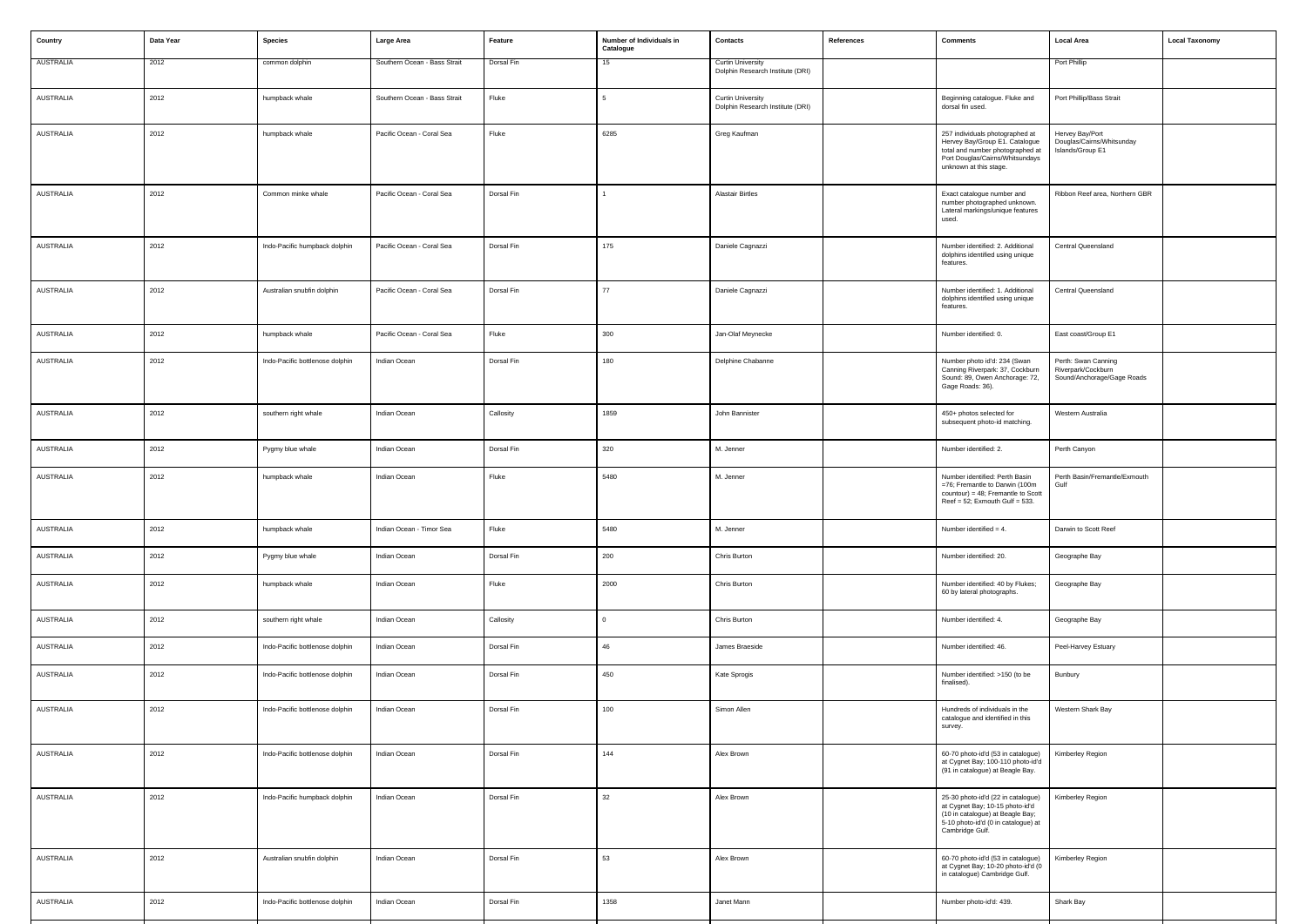| Country   | Data Year | <b>Species</b>       | Large Area                                                    | Feature | Number of Individuals in<br>Catalogue | <b>Contacts</b>                                 | References | <b>Comments</b>                                                    | <b>Local Area</b>       | <b>Local Taxonomy</b> |
|-----------|-----------|----------------------|---------------------------------------------------------------|---------|---------------------------------------|-------------------------------------------------|------------|--------------------------------------------------------------------|-------------------------|-----------------------|
| AUSTRALIA | 2012      | humpback whale       | Pacific Ocean - Tasman Sea                                    | Fluke   |                                       | Kylie Owen                                      |            | Number identified: unknown. Fluke<br>and dorsal fin features used. | East Australia, Group E |                       |
| AUSTRALIA | 2012      | humpback whale       | Pacific Ocean - Coral Sea                                     | Fluke   | 200                                   | Michael Noad                                    |            | Number photo-id'd: 15. Catalogue<br>No. >200                       | SH/E1                   |                       |
| AUSTRALIA | 2012      | southern right whale | Southern Ocean - Great Australian   Callosity<br><b>Bight</b> |         | 1060                                  | Claire Charlton<br>D. J. Needham<br>Saras Kumar |            | Minimum 121 photo-id'd.                                            |                         |                       |
| AUSTRALIA | 2012      | Pygmy blue whale     | Southern Ocean - Bass Strait                                  | Flank   |                                       |                                                 |            | Photo-identification                                               | <b>Bonney Upwelling</b> |                       |

# **Tissue & Biological Samples**

| Country          | Data Year | <b>Species</b>               | Large Area                    | Source              | <b>Purpose of Study</b> | <b>Tissue Type</b>                 | <b>RMP Small Area</b> | <b>Number Collected</b> | In Tissue<br><b>Bank/Register</b> | <b>Total Holdings</b> | <b>Contacts</b>  | References | <b>Comments</b>                                                                                                                                                                                                                                                                                                                                                                                                                                                | <b>Local Area</b> | <b>Local Taxonomy</b> |
|------------------|-----------|------------------------------|-------------------------------|---------------------|-------------------------|------------------------------------|-----------------------|-------------------------|-----------------------------------|-----------------------|------------------|------------|----------------------------------------------------------------------------------------------------------------------------------------------------------------------------------------------------------------------------------------------------------------------------------------------------------------------------------------------------------------------------------------------------------------------------------------------------------------|-------------------|-----------------------|
| AUSTRALIA        | 2012      | southern right whale         | Pacific Ocean -<br>Tasman Sea | Biopsy              |                         |                                    | Unknown or N/A        | $\overline{7}$          | Yes                               | 9                     | Rachael Alderman |            |                                                                                                                                                                                                                                                                                                                                                                                                                                                                | SE Australia      |                       |
| AUSTRALIA        | 2012      | common dolphin               | Pacific Ocean -<br>Tasman Sea | Stranded<br>Bycatch |                         | Skin<br>Blubber<br>Tooth<br>Organs | Unknown or N/A        | 34                      | Yes                               | 34                    | Rachael Alderman |            | Not analysed. Also<br>collected stomach<br>contents. Number<br>collected = Bycatch:<br>Skin(2), Blubber(2),<br>Stomach(1), Tooth(2);<br>Stranded: Skin(10),<br>Blubber(8), Tooth(8),<br>Stomach(1).                                                                                                                                                                                                                                                            | Tasmania          |                       |
| AUSTRALIA        | 2012      | Arnoux's beaked<br>whale     | Pacific Ocean -<br>Tasman Sea | Stranded            |                         | Skin                               | Unknown or N/A        |                         | Yes                               |                       | Rachael Alderman |            | Not analysed.                                                                                                                                                                                                                                                                                                                                                                                                                                                  | Tasmania          |                       |
| AUSTRALIA        | 2012      | pygmy beaked whale           | Pacific Ocean -<br>Tasman Sea | Stranded            |                         | Skin<br>Blubber<br>Organs          | Unknown or N/A        | $\overline{4}$          | Yes                               | $\overline{4}$        | Rachael Alderman |            | Not analysed. Also<br>collected stomach<br>contents and faeces.<br>Number collected =<br>Stranded: Skin(1),<br>Blubber(1),<br>Stomach(1),<br>Faeces(1).                                                                                                                                                                                                                                                                                                        | Tasmania          |                       |
| AUSTRALIA        | 2012      | pygmy sperm whale            | Pacific Ocean -<br>Tasman Sea | Stranded            |                         | Skin<br>Blubber<br>Organs          | Unknown or N/A        | $6\overline{6}$         | Yes                               | 6                     | Rachael Alderman |            | Not analysed.<br>Collected stomach<br>contents. Number<br>$collected = \text{Skin}(2),$<br>Blubber(2),<br>Stomach(2).                                                                                                                                                                                                                                                                                                                                          | Tasmania          |                       |
| AUSTRALIA        | 2012      | humpback whale               | Pacific Ocean -<br>Tasman Sea | Stranded            |                         | Skin<br>Blubber                    | Unknown or N/A        | 10                      | Yes                               | 10                    | Rachael Alderman |            | Not analysed. Number<br>$collected = \text{Skin}(6),$<br>Blubber(4).                                                                                                                                                                                                                                                                                                                                                                                           | Tasmania          |                       |
| <b>AUSTRALIA</b> | 2012      | Gray's beaked whale          | Pacific Ocean -<br>Tasman Sea | Stranded            |                         | Skin<br>Blubber<br>Bone<br>Muscle  | Unknown or N/A        | $\mathbf{3}$            | Yes                               | $\mathcal{R}$         | Rachael Alderman |            | Not analysed.<br>Muscle/Bone collected<br>= Head. Number<br>$collected = \text{Skin}(1),$<br>Blubber(1), Head(1).                                                                                                                                                                                                                                                                                                                                              | Tasmania          |                       |
| <b>AUSTRALIA</b> | 2012      | Common bottlenose<br>dolphin | Pacific Ocean -<br>Tasman Sea | Stranded            |                         | Skin<br>Bone<br>Tooth              | Unknown or N/A        | 15                      | Yes                               | 15                    | Rachael Alderman |            | Not analysed. Bone =<br>Lower jaw. Number<br>$collected = Skin(13),$<br>Bone/Teeth(2).                                                                                                                                                                                                                                                                                                                                                                         | Tasmania          |                       |
| AUSTRALIA        | 2012      | Unidentified small<br>whale  | Pacific Ocean -<br>Tasman Sea | Stranded            |                         | Skin                               | Unknown or N/A        | $\mathbf{1}$            | Yes                               |                       | Rachael Alderman |            | Beaked whale. Not<br>analysed.                                                                                                                                                                                                                                                                                                                                                                                                                                 | Tasmania          |                       |
| AUSTRALIA        | 2012      | long-finned pilot whale      | Pacific Ocean -<br>Tasman Sea | Stranded            | Pollutants              | Skin<br>Blubber<br>Bone<br>Tooth   | Unknown or N/A        | 164                     | Yes                               | 164                   | Rachael Alderman |            | Bone collected = Jaw.<br>Number collected =<br>Skin(27),<br>Bone/Tooth(23),<br>Blubber(114).<br>Pollutants: Samples<br>from 3 stranding<br>events in 2008 & 2<br>events in 2011. Sent<br>to staff at the<br>Ecotoxicology and<br>Environmental<br>Contaminants Section,<br>Office of Environment<br>& Heritage NSW for<br>analysis of persistent<br>organic pollutants in<br>collaboration with the<br>University of Antwerp.<br>Results: DDXs<br>(pesticides) | Tasmania          |                       |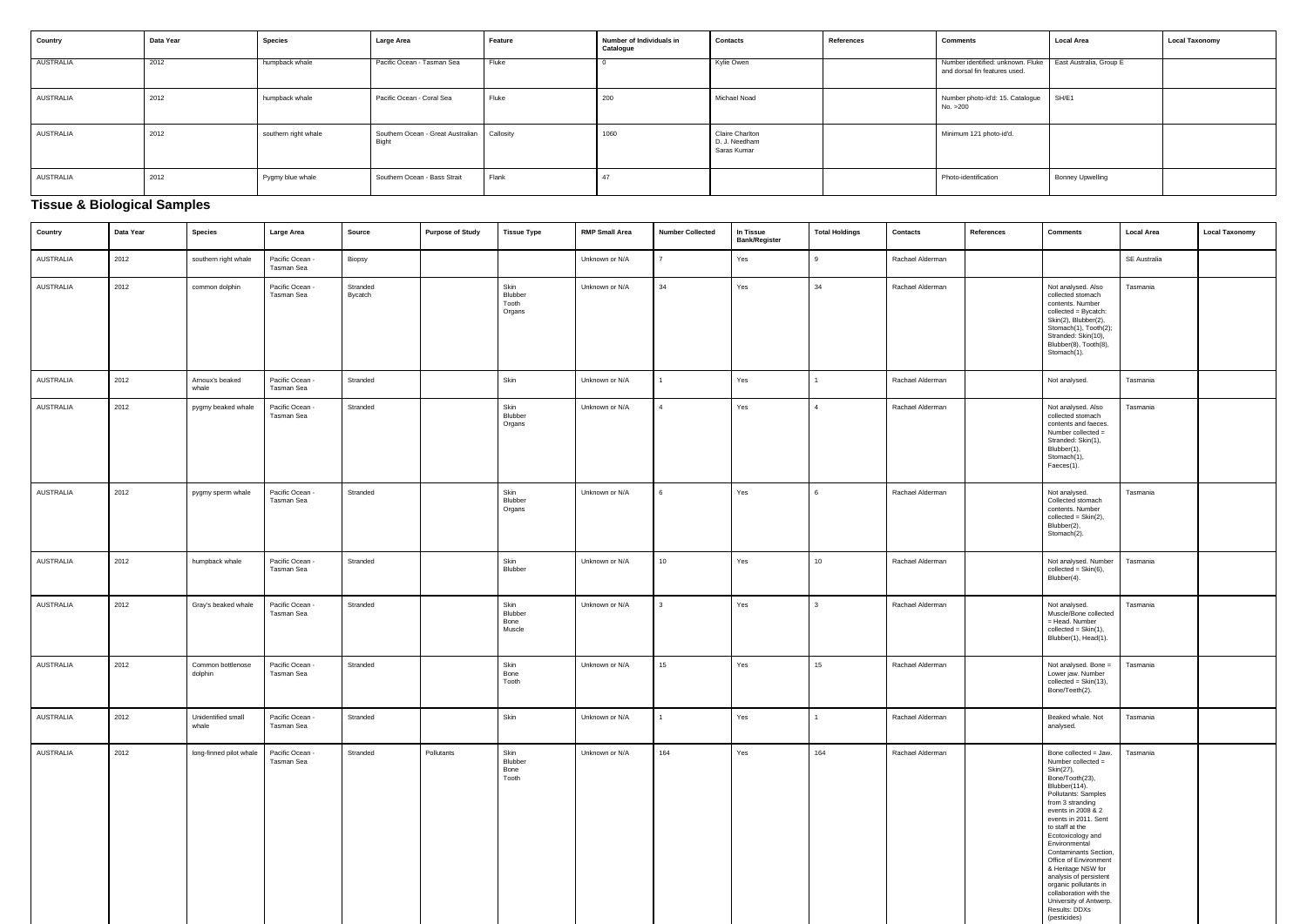| Country          | Data Year | <b>Species</b>                     | Large Area                             | Source             | <b>Purpose of Study</b> | <b>Tissue Type</b>                                                                      | <b>RMP Small Area</b> | <b>Number Collected</b> | In Tissue<br><b>Bank/Register</b> | <b>Total Holdings</b> | Contacts                          | References | <b>Comments</b>                                                                                                                                                                                 | <b>Local Area</b>                 | <b>Local Taxonomy</b> |
|------------------|-----------|------------------------------------|----------------------------------------|--------------------|-------------------------|-----------------------------------------------------------------------------------------|-----------------------|-------------------------|-----------------------------------|-----------------------|-----------------------------------|------------|-------------------------------------------------------------------------------------------------------------------------------------------------------------------------------------------------|-----------------------------------|-----------------------|
|                  |           |                                    |                                        |                    |                         |                                                                                         |                       |                         |                                   |                       |                                   |            | represented the<br>greatest proportion of<br>accumulated<br>pollutants in all age-<br>gender groups<br>followed by PCBs and<br>MeO-PBDEs (flame<br>retardants, adhesives,<br>hydraulic fluids). |                                   |                       |
| <b>AUSTRALIA</b> | 2012      | southern right whale               | Southern Ocean -<br><b>Bass Strait</b> | Biopsy             |                         |                                                                                         | Unknown or N/A        | 6                       | Yes                               | $\epsilon$            | Mandy Watson, DSE                 |            | Not analysed.                                                                                                                                                                                   | SE Australia                      |                       |
| <b>AUSTRALIA</b> | 2012      | Common bottlenose<br>dolphin       | Southern Ocean -<br><b>Bass Strait</b> | Stranded           |                         | Skin<br>Blubber                                                                         | Unknown or N/A        | $\mathcal{P}$           | Yes                               | $\mathcal{P}$         | Mandy Watson, DSE                 |            | Not analysed.                                                                                                                                                                                   |                                   |                       |
| <b>AUSTRALIA</b> | 2012      | common dolphin                     | Southern Ocean -<br><b>Bass Strait</b> | Stranded           |                         | Skin<br>Blubber                                                                         | Unknown or N/A        |                         | Yes                               |                       | Mandy Watson, DSE                 |            | Not analysed.                                                                                                                                                                                   |                                   |                       |
| <b>AUSTRALIA</b> | 2012      | humpback whale                     | Pacific Ocean -<br>Tasman Sea          | Stranded           |                         | Skin<br>Blubber<br>Muscle                                                               | Unknown or N/A        |                         | Yes                               |                       | Mandy Watson, DSE                 |            | Not analysed.                                                                                                                                                                                   |                                   | Group E               |
| <b>AUSTRALIA</b> | 2012      | common dolphin                     | Southern Ocean -<br><b>Bass Strait</b> | Stranded           |                         | Skin<br>Blubber<br>Baleen<br>Bone<br>Eye<br>Tooth<br>Organs<br>Nervous System<br>Muscle | Unknown or N/A        | 3                       | Yes                               | $\mathbf{a}$          | Kate Charlton-Robb                |            | Not analysed. Number<br>$collected = \text{Skin}(2),$<br>Blubber(2), Whole<br>Specimen(1).                                                                                                      |                                   |                       |
| AUSTRALIA        | 2012      | Common bottlenose<br>dolphin       | Southern Ocean -<br><b>Bass Strait</b> | Stranded           |                         | Skin<br>Blubber<br>Bone<br>Tooth<br>Organs                                              | Unknown or N/A        |                         | Yes                               |                       | Kate Charlton-Robb                |            | Not analysed. Tissues<br>collected: Skin,<br>blubber, kidney, liver,<br>melon, head.                                                                                                            |                                   |                       |
| <b>AUSTRALIA</b> | 2012      | rough-toothed dolphin              | Southern Ocean -<br><b>Bass Strait</b> | Stranded           |                         | Bone<br>Organs                                                                          | Unknown or N/A        |                         | Yes                               |                       | Kate Charlton-Robb                |            | Not analysed. Tissues<br>collected: Heart,<br>testes, stomach<br>contents, skull.                                                                                                               |                                   |                       |
| AUSTRALIA        | 2012      | humpback whale                     | Southern Ocean -<br><b>Bass Strait</b> | Stranded           |                         | Skin<br>Blubber<br>Baleen<br>Muscle                                                     | Unknown or N/A        |                         | Yes                               |                       | Kate Charlton-Robb                |            | Not analysed.                                                                                                                                                                                   |                                   |                       |
| AUSTRALIA        | 2012      | pygmy sperm whale                  | Southern Ocean -<br><b>Bass Strait</b> | Stranded           |                         | Skin<br>Blubber<br>Bone<br>Eye<br>Organs<br>Muscle                                      | Unknown or N/A        |                         | Yes                               |                       | Kate Charlton-Robb                |            | Not analysed. Tissues<br>collected: Skin,<br>blubber, kidney, liver,<br>melon, head.                                                                                                            |                                   |                       |
| AUSTRALIA        | 2012      | Shepherd's beaked<br>whale         | Southern Ocean -<br><b>Bass Strait</b> | Stranded           |                         | Skin<br>Blubber<br>Bone<br>Organs                                                       | Unknown or N/A        |                         | Yes                               |                       | Kate Charlton-Robb                |            | Not analysed. Tissues<br>collected: Skin,<br>blubber, liver, skull,<br>skeleton.                                                                                                                |                                   |                       |
| <b>AUSTRALIA</b> | 2012      | common dolphin                     | Pacific Ocean - Coral<br>Sea           | Stranded           |                         |                                                                                         | Unknown or N/A        |                         | Yes                               |                       | David Blyde                       |            | Sperm collected.                                                                                                                                                                                | Southern Queensland               |                       |
| <b>AUSTRALIA</b> | 2012      | Indo-Pacific bottlenose<br>dolphin | Pacific Ocean - Coral<br>Sea           | Biopsy             |                         |                                                                                         | Unknown or N/A        | $\Omega$                | Unknown                           | $\Omega$              | Daniele Cagnazzi                  |            | Unknown number<br>analysed and in<br>holdings.                                                                                                                                                  | Between Ayr and<br>Gladstone      |                       |
| <b>AUSTRALIA</b> | 2012      | Indo-Pacific humpback<br>dolphin   | Pacific Ocean - Coral<br>Sea           | Biopsy             |                         |                                                                                         | Unknown or N/A        | $\Omega$                | Unknown                           | $\Omega$              | Daniele Cagnazzi                  |            | Unknown number<br>analysed and in<br>holdings.                                                                                                                                                  | Between Ayr and<br>Gladstone      |                       |
| <b>AUSTRALIA</b> | 2012      | Australian snubfin<br>dolphin      | Pacific Ocean - Coral<br>Sea           | Biopsy             |                         |                                                                                         | Unknown or N/A        | $\overline{0}$          | Unknown                           | $\Omega$              | Daniele Cagnazzi                  |            | Unknown number<br>analysed and in<br>holdings.                                                                                                                                                  | Between Ayr and<br>Gladstone      |                       |
| AUSTRALIA        | 2012      | humpback whale                     | Pacific Ocean - Coral<br>Sea           | Biopsy             |                         |                                                                                         | Unknown or N/A        | $\mathbf{0}$            | Yes                               | $\mathcal{R}$         | Jan-Olaf Meynecke                 |            | None analysed.                                                                                                                                                                                  | Gold coast/Group E1               |                       |
| <b>AUSTRALIA</b> | 2012      | humpback whale                     | Pacific Ocean - Coral<br>Sea           | Stranded<br>Biopsy |                         | Skin<br>Blubber                                                                         | Unknown or N/A        | $\overline{2}$          | Yes                               | $\overline{2}$        | Susan Bengtson Nash               |            | None analysed.                                                                                                                                                                                  | South east<br>Queensland/Group E1 |                       |
| AUSTRALIA        | 2012      | Indo-Pacific humpback<br>dolphin   | Pacific Ocean - Coral<br>Sea           | Stranded           |                         | Bone                                                                                    | Unknown or N/A        |                         | Yes                               |                       | Heather Janetzki<br>Justin Meager |            | Tissue collected:<br>Skull. Not analysed.                                                                                                                                                       |                                   |                       |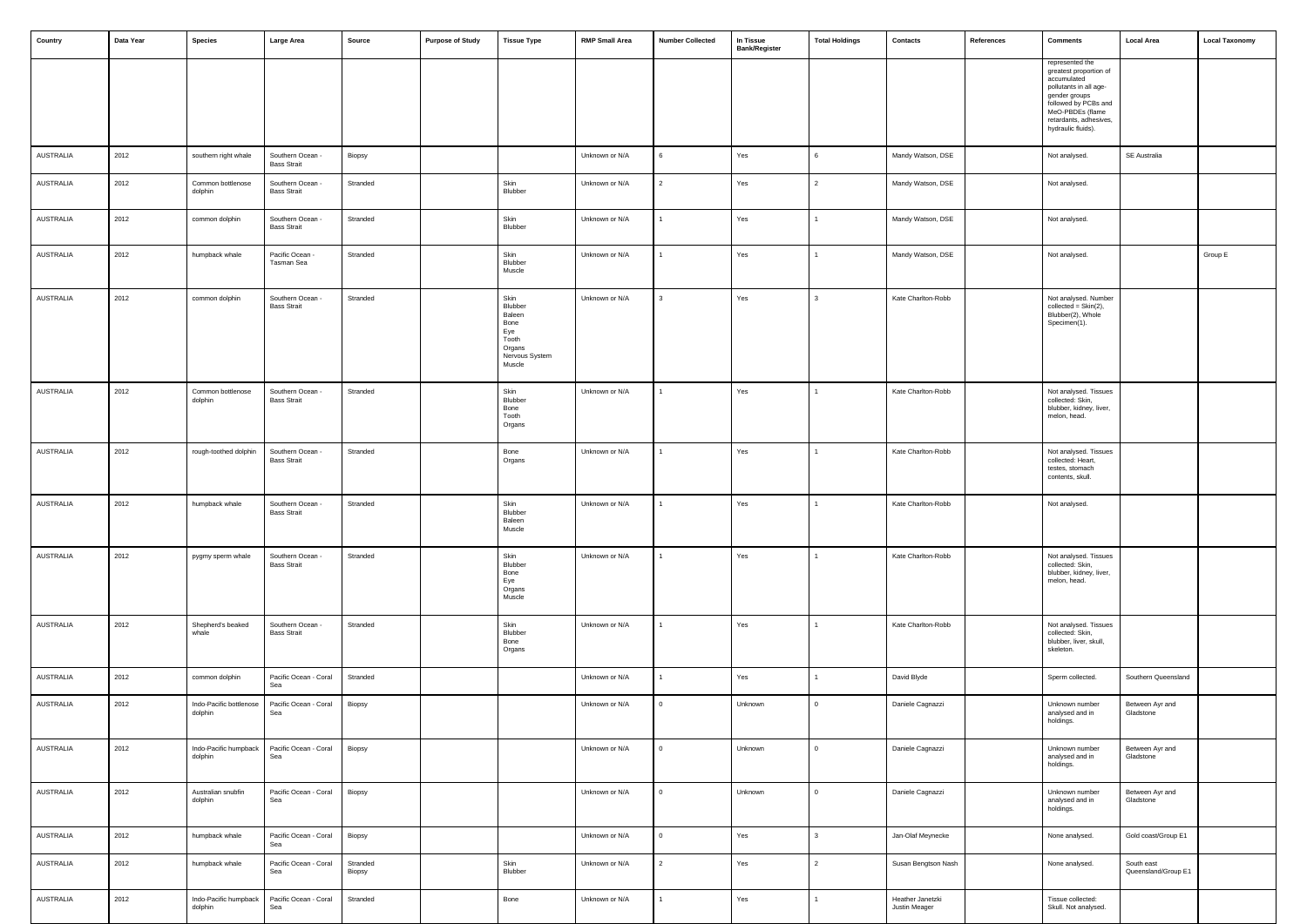| Country          | Data Year | <b>Species</b>                     | Large Area                    | Source             | <b>Purpose of Study</b> | <b>Tissue Type</b>                                                                      | <b>RMP Small Area</b> | <b>Number Collected</b> | In Tissue<br><b>Bank/Register</b> | <b>Total Holdings</b> | Contacts                            | References | <b>Comments</b>                                                                                                | <b>Local Area</b>               | <b>Local Taxonomy</b> |
|------------------|-----------|------------------------------------|-------------------------------|--------------------|-------------------------|-----------------------------------------------------------------------------------------|-----------------------|-------------------------|-----------------------------------|-----------------------|-------------------------------------|------------|----------------------------------------------------------------------------------------------------------------|---------------------------------|-----------------------|
| <b>AUSTRALIA</b> | 2012      | sperm whale                        | Pacific Ocean - Coral<br>Sea  | Stranded           |                         | Skin<br>Blubber                                                                         | Unknown or N/A        | 3                       | Yes                               | <b>3</b>              | Heather Janetzki<br>Justin Meager   |            | Not analysed.                                                                                                  |                                 |                       |
| AUSTRALIA        | 2012      | pygmy sperm whale                  | Pacific Ocean - Coral<br>Sea  | Stranded           |                         | Skin<br>Blubber<br>Tooth<br>Muscle                                                      | Unknown or N/A        |                         | Yes                               | $\mathbf{3}$          | Heather Janetzki<br>Justin Meager   |            | Not analysed.                                                                                                  |                                 |                       |
| <b>AUSTRALIA</b> | 2012      | Common minke whale                 | Pacific Ocean - Coral<br>Sea  | Stranded           |                         | Skin<br>Blubber                                                                         | Unknown or N/A        | 3                       | Unknown                           | $\mathbf{3}$          | Heather Janetzki<br>Justin Meager   |            | Not anlaysed.                                                                                                  |                                 |                       |
| AUSTRALIA        | 2012      | Indo-Pacific bottlenose<br>dolphin | Indian Ocean                  | Biopsy             |                         |                                                                                         | Unknown or N/A        | 4                       | Yes                               | 670                   | Simon Allen                         |            | None analysed.                                                                                                 | Broome                          |                       |
| AUSTRALIA        | 2012      | Indo-Pacific humpback<br>dolphin   | Indian Ocean                  | Biopsy             |                         |                                                                                         | Unknown or N/A        |                         | Yes                               | 50                    | Simon Allen                         |            | None analysed.                                                                                                 | Cone Bay                        |                       |
| AUSTRALIA        | 2012      | spinner dolphin                    | Indian Ocean                  | Stranded<br>Biopsy |                         | Skin<br>Blubber                                                                         | Unknown or N/A        | 21                      | Yes                               | 20                    | Simon Allen                         |            | 20 biopsy samples<br>collected. 1<br>skin/blubber sample<br>from a stranding. 2<br>biopsy samples<br>anlaysed. | Broome                          |                       |
| AUSTRALIA        | 2012      | Indo-Pacific bottlenose<br>dolphin | Indian Ocean                  | Biopsy             |                         |                                                                                         | Unknown or N/A        | 35                      | Yes                               | 35                    | Alex Brown                          |            | 23 collected at Cygnet<br>Bay; 12 collected at<br>Beagle Bay. None<br>analysed.                                | Kimberley region                |                       |
| AUSTRALIA        | 2012      | Indo-Pacific humpback<br>dolphin   | Indian Ocean                  | Biopsy             |                         |                                                                                         | Unknown or N/A        | $\mathbf{\Delta}$       | Yes                               | $\mathbf{A}$          | Alex Brown                          |            | None analysed.                                                                                                 | Cygnet Bay,<br>Kimberley region |                       |
| AUSTRALIA        | 2012      | Australian snubfin<br>dolphin      | Indian Ocean                  | Biopsy             |                         |                                                                                         | Unknown or N/A        | 23                      | Yes                               | 23                    | Alex Brown                          |            | None analysed.                                                                                                 | Cygnet Bay,<br>Kimberley region |                       |
| <b>AUSTRALIA</b> | 2012      | Indo-Pacific bottlenose<br>dolphin | Indian Ocean                  | Biopsy             |                         |                                                                                         | Unknown or N/A        | 16                      | Unknown                           | $\Omega$              | Janet Mann                          |            | 16 blow samples.<br>Jun/July.                                                                                  | Shark Bay, Eastern<br>Gulf      |                       |
| AUSTRALIA        | 2012      | blue whale                         | Indian Ocean                  | Biopsy             |                         |                                                                                         | Unknown or N/A        | 4                       | Unknown                           | $\Omega$              | Catherine Attard<br>Luciana Moeller |            |                                                                                                                | Geographe Bay                   |                       |
| AUSTRALIA        | 2012      | humpback whale                     | Pacific Ocean -<br>Tasman Sea | Biopsy             |                         |                                                                                         | Unknown or N/A        | 20                      | Yes                               | 20                    | Kylie Owen                          |            | 20 analysed.                                                                                                   |                                 | Group E.              |
| AUSTRALIA        | 2012      | pygmy sperm whale                  | Pacific Ocean -<br>Tasman Sea | Stranded           |                         | Skin<br>Blubber<br>Baleen<br>Bone<br>Eye<br>Tooth<br>Organs<br>Nervous System<br>Muscle | Unknown or N/A        |                         | Yes                               |                       | Jane Hall                           |            | 1 analysed. Full tissue<br>set.                                                                                | Brooms Head,                    |                       |
| AUSTRALIA        | 2012      | Risso's dolphin                    | Pacific Ocean -<br>Tasman Sea | Stranded           |                         | Skin<br>Blubber<br>Baleen<br>Bone<br>Eye<br>Tooth<br>Organs<br>Nervous System<br>Muscle | Unknown or N/A        | $\overline{2}$          | Yes                               | $\overline{2}$        | Jane Hall                           |            | 2 analysed. Full tissue<br>set.                                                                                | Jervis Bay                      |                       |
| AUSTRALIA        | 2012      | Gray's beaked whale                | Pacific Ocean -<br>Tasman Sea | Stranded           |                         | Skin<br>Blubber<br>Eye                                                                  | Unknown or N/A        |                         | Yes                               |                       | Jane Hall                           |            | 1 analysed. Also<br>collected blood.                                                                           | Bundagen                        |                       |
| AUSTRALIA        | 2012      | common dolphin                     | Pacific Ocean -<br>Tasman Sea | Stranded           |                         | Skin<br>Blubber<br>Baleen<br>Bone<br>Eye<br>Tooth<br>Organs<br>Nervous System<br>Muscle | Unknown or N/A        |                         | Yes                               | $\overline{1}$        | Jane Hall                           |            | Images collected (skin<br>lesions) from 2<br>additional individuals.<br>1 analysed.                            | Lighthouse<br>Beach/Queenscliff |                       |
| AUSTRALIA        | 2012      | humpback whale                     | Pacific Ocean -<br>Tasman Sea | Stranded           |                         | Skin<br>Blubber                                                                         | Unknown or N/A        |                         | Yes                               | $\overline{1}$        | Jane Hall                           |            | 1 analysed.                                                                                                    | Newport Beach                   |                       |
| AUSTRALIA        | 2012      | striped dolphin                    | Pacific Ocean -<br>Tasman Sea | Stranded           |                         |                                                                                         | Unknown or N/A        | 0                       | No                                | $\Omega$              | Jane Hall                           |            | Images only.                                                                                                   | Ulladulla                       |                       |
| AUSTRALIA        | 2012      | pygmy sperm whale                  | Southern Ocean -              | Bycatch            |                         | Skin                                                                                    | Unknown or N/A        |                         | Unknown                           |                       | Catherine Kemper                    |            | None analysed.                                                                                                 |                                 |                       |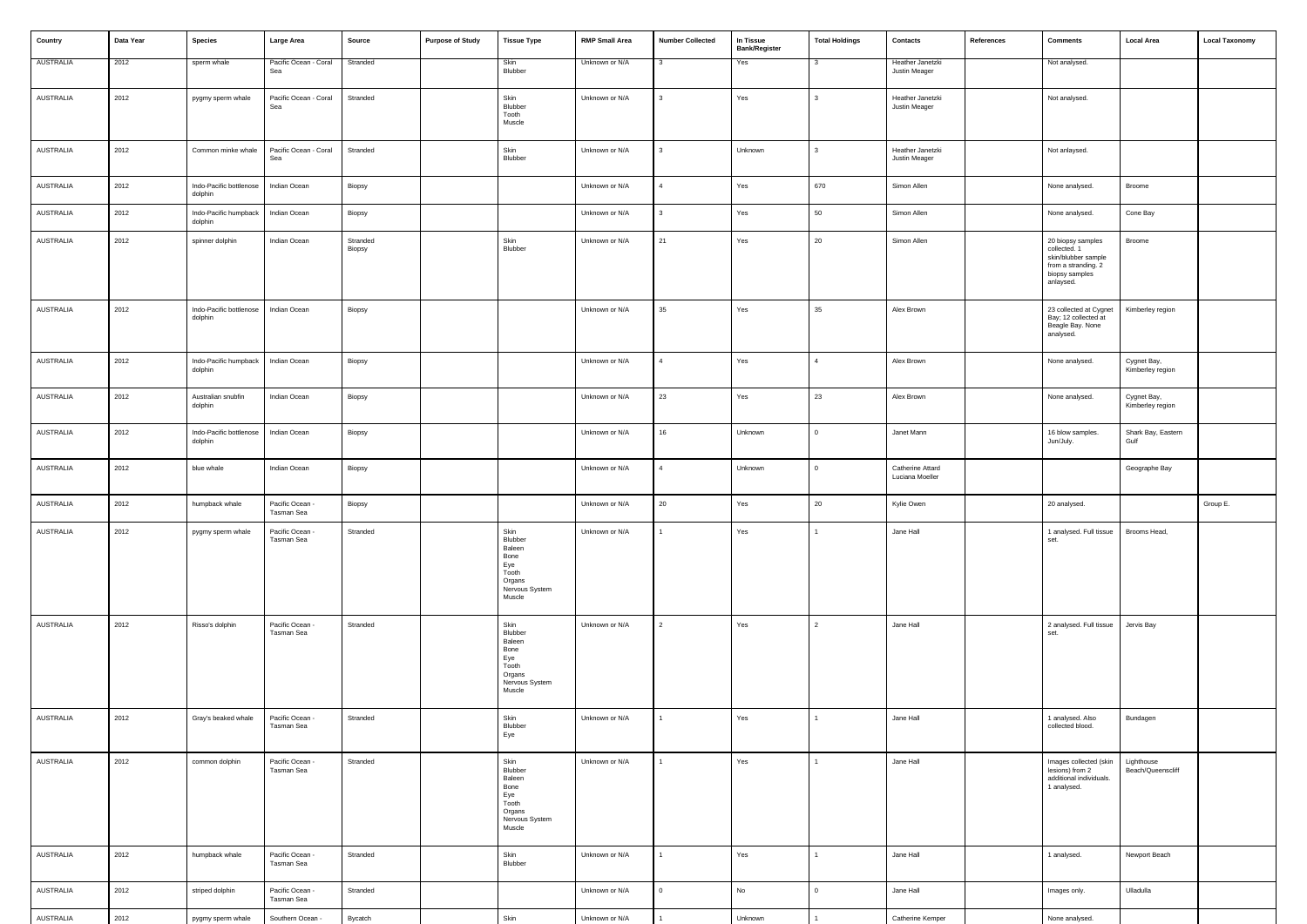| Country   | Data Year | <b>Species</b>                     | Large Area                                        | Source              | <b>Purpose of Study</b> | <b>Tissue Type</b>                  | <b>RMP Small Area</b> | <b>Number Collected</b> | In Tissue<br><b>Bank/Register</b> | <b>Total Holdings</b> | Contacts         | References | <b>Comments</b>                                                                                                                                                                                                                                 | Local Area                    | <b>Local Taxonomy</b> |
|-----------|-----------|------------------------------------|---------------------------------------------------|---------------------|-------------------------|-------------------------------------|-----------------------|-------------------------|-----------------------------------|-----------------------|------------------|------------|-------------------------------------------------------------------------------------------------------------------------------------------------------------------------------------------------------------------------------------------------|-------------------------------|-----------------------|
|           |           |                                    | <b>Great Australian Bight</b>                     |                     |                         | Blubber<br>Organs<br>Muscle         |                       |                         |                                   |                       |                  |            | Tissue collected:<br>Genetic tissues<br>(blood, liver, kidney,<br>muscle, skin),<br>reproductives,<br>stomach, intestines,<br>toxic contaminants<br>(liver, kidney, muscle,<br>blubber).                                                        |                               |                       |
| AUSTRALIA | 2012      | sperm whale                        | Southern Ocean -<br><b>Great Australian Bight</b> | <b>Bycatch</b>      |                         | Skin<br>Blubber<br>Organs<br>Muscle | Unknown or N/A        |                         | Unknown                           |                       | Catherine Kemper |            | None analysed.<br>Tissue collected:<br>Genetic tissues<br>(blood, liver, kidney,<br>muscle, skin),<br>reproductives,<br>stomach, intestines,<br>toxic contaminants<br>(liver, kidney, muscle,<br>blubber).                                      |                               |                       |
| AUSTRALIA | 2012      | common dolphin                     | Southern Ocean -<br>Great Australian Bight        | Stranded<br>Bycatch |                         | Skin<br>Blubber<br>Organs<br>Muscle | Unknown or N/A        | 12                      | Unknown                           | 12                    | Catherine Kemper |            | 5 from stranding; 7<br>from bycatch. None<br>analysed. Tissue<br>collected: Genetic<br>tissues (blood, liver,<br>kidney, muscle, skin),<br>reproductives,<br>stomach, intestines,<br>toxic contaminants<br>(liver, kidney, muscle,<br>blubber). |                               |                       |
| AUSTRALIA | 2012      | southern bottlenose<br>whale       | Southern Ocean -<br>Great Australian Bight        | Stranded            |                         | Skin<br>Blubber<br>Organs<br>Muscle | Unknown or N/A        |                         | Unknown                           |                       | Catherine Kemper |            | Not analysed. Tissue<br>collected: Genetic<br>tissues (blood, liver,<br>kidney, muscle, skin),<br>reproductives,<br>stomach, intestines,<br>toxic contaminants<br>(liver, kidney, muscle,<br>blubber).                                          |                               |                       |
| AUSTRALIA | 2012      | Common bottlenose<br>dolphin       | Southern Ocean -<br>Great Australian Bight        | Stranded            |                         | Skin<br>Blubber<br>Organs<br>Muscle | Unknown or N/A        | $\overline{4}$          | Unknown                           | $\Delta$              | Catherine Kemper |            | None analysed.<br>Tissue collected:<br>Genetic tissues<br>(blood, liver, kidney,<br>muscle, skin),<br>reproductives,<br>stomach, intestines,<br>toxic contaminants<br>(liver, kidney, muscle,<br>blubber).                                      |                               |                       |
| AUSTRALIA | 2012      | southern right whale               | Southern Ocean -<br><b>Great Australian Bight</b> | Stranded            |                         | Skin<br>Blubber<br>Organs<br>Muscle | Unknown or N/A        | 1                       | Unknown                           | 1                     | Catherine Kemper |            | Not analysed. Tissue<br>collected: Genetic<br>tissues (blood, liver,<br>kidney, muscle, skin),<br>reproductives,<br>stomach, intestines,<br>toxic contaminants<br>(liver, kidney, muscle,<br>blubber).                                          |                               |                       |
| AUSTRALIA | 2012      | Indo-Pacific bottlenose<br>dolphin | Southern Ocean -<br><b>Great Australian Bight</b> | Stranded<br>Bycatch |                         | Skin<br>Blubber<br>Organs<br>Muscle | Unknown or N/A        | 8                       | Unknown                           | 8                     | Catherine Kemper |            | 7 from strandings; 1<br>from bycatch. None.<br>analysed. Tissue<br>collected: Genetic<br>tissues (blood, liver,<br>kidney, muscle, skin),<br>reproductives,<br>stomach, intestines,<br>toxic contaminants<br>(blubber).                         |                               |                       |
| AUSTRALIA | 2012      | humpback whale                     | Pacific Ocean -<br>Tasman Sea                     | Biopsy              | <b>DNA</b>              | Skin<br>Blubber                     | Unknown or N/A        | $7^{\circ}$             | Yes                               | 500                   |                  |            |                                                                                                                                                                                                                                                 | Tasman Peninsula,<br>Tasmania |                       |

# **Strandings**

| <b>Country</b>   | Data Year | <b>Species</b>        | <b>Large Area</b>          | <b>Total Strandings Reported</b> | <b>Total Stranding Events</b> | Contacts         | References | <b>Local Area</b> | <b>Local Taxonomy</b> |
|------------------|-----------|-----------------------|----------------------------|----------------------------------|-------------------------------|------------------|------------|-------------------|-----------------------|
| AUSTRALIA        | 2012      | Arnoux's beaked whale | Pacific Ocean - Tasman Sea |                                  |                               | Rachael Alderman |            |                   |                       |
| AUSTRALIA        | 2012      | pygmy right whale     | Pacific Ocean - Tasman Sea |                                  |                               | Rachael Alderman |            |                   |                       |
| <b>AUSTRALIA</b> | 2012      | common dolphin        | Pacific Ocean - Tasman Sea |                                  |                               | Rachael Alderman |            |                   |                       |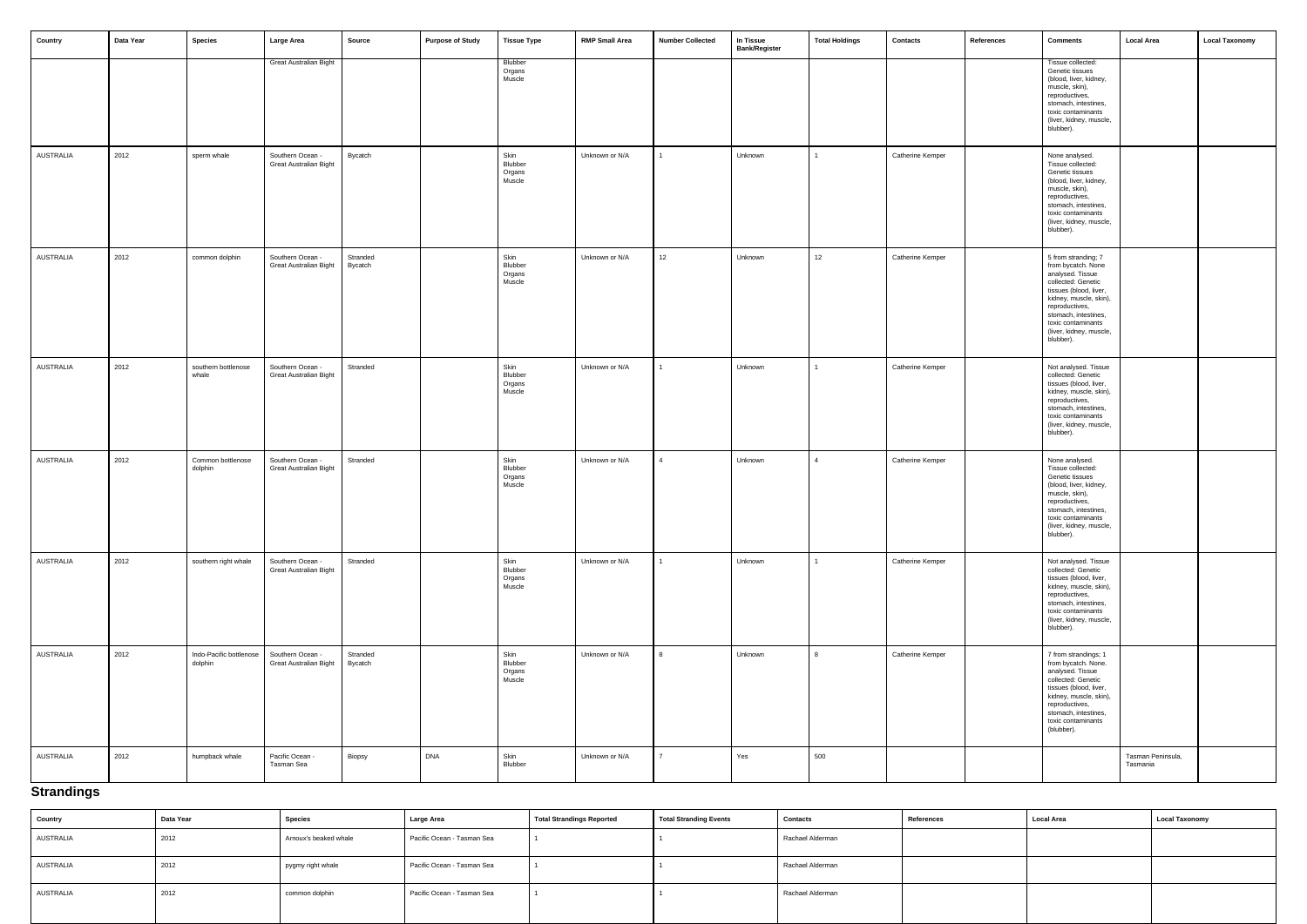| Country          | Data Year | <b>Species</b>                  | Large Area                   | <b>Total Strandings Reported</b> | <b>Total Stranding Events</b> | <b>Contacts</b>                                              | References | <b>Local Area</b> | <b>Local Taxonomy</b> |
|------------------|-----------|---------------------------------|------------------------------|----------------------------------|-------------------------------|--------------------------------------------------------------|------------|-------------------|-----------------------|
| AUSTRALIA        | 2012      | long-finned pilot whale         | Pacific Ocean - Tasman Sea   |                                  |                               | Rachael Alderman                                             |            |                   |                       |
| AUSTRALIA        | 2012      | pygmy sperm whale               | Pacific Ocean - Tasman Sea   | $\mathbf{1}$                     |                               | Rachael Alderman                                             |            |                   |                       |
| AUSTRALIA        | 2012      | southern right whale dolphin    | Pacific Ocean - Tasman Sea   | $\mathbf{1}$                     |                               | Rachael Alderman                                             |            |                   |                       |
| AUSTRALIA        | 2012      | humpback whale                  | Pacific Ocean - Tasman Sea   | 6                                | 6                             | Rachael Alderman                                             |            |                   |                       |
| AUSTRALIA        | 2012      | Gray's beaked whale             | Pacific Ocean - Tasman Sea   | $\mathbf{1}$                     |                               | Rachael Alderman                                             |            |                   |                       |
| AUSTRALIA        | 2012      | Common bottlenose dolphin       | Pacific Ocean - Tasman Sea   | $\mathbf{3}$                     | 3                             | Rachael Alderman                                             |            |                   |                       |
| AUSTRALIA        | 2012      | Unidentified small cetacean     | Pacific Ocean - Tasman Sea   | $\overline{1}$                   |                               | Rachael Alderman                                             |            |                   |                       |
| AUSTRALIA        | 2012      | Unidentified small whale        | Pacific Ocean - Tasman Sea   | $\mathbf{1}$                     |                               | Rachael Alderman                                             |            |                   |                       |
| AUSTRALIA        | 2012      | humpback whale                  | Southern Ocean - Bass Strait | $\mathbf{1}$                     |                               | Mandy Watson, DSE                                            |            |                   |                       |
| AUSTRALIA        | 2012      | Common bottlenose dolphin       | Southern Ocean - Bass Strait | $\overline{2}$                   | 2                             | Mandy Watson, DSE                                            |            |                   |                       |
| AUSTRALIA        | 2012      | common dolphin                  | Southern Ocean - Bass Strait | $\mathbf{1}$                     |                               | Mandy Watson, DSE                                            |            |                   |                       |
| AUSTRALIA        | 2012      | sperm whale                     | Southern Ocean - Bass Strait | $\mathbf{1}$                     |                               | Mandy Watson, DSE                                            |            |                   |                       |
| AUSTRALIA        | 2012      | common dolphin                  | Southern Ocean - Bass Strait | 3                                | 3                             | K. Roberts<br>Kate Charlton-Robb                             |            |                   |                       |
| AUSTRALIA        | 2012      | Common bottlenose dolphin       | Southern Ocean - Bass Strait | $\mathbf{1}$                     |                               | K. Roberts<br>Kate Charlton-Robb                             |            |                   |                       |
| AUSTRALIA        | 2012      | rough-toothed dolphin           | Southern Ocean - Bass Strait | $\mathbf{1}$                     |                               | K. Roberts<br>Kate Charlton-Robb                             |            |                   |                       |
| AUSTRALIA        | 2012      | humpback whale                  | Southern Ocean - Bass Strait | $\mathbf{1}$                     |                               | K. Roberts<br>Kate Charlton-Robb                             |            |                   |                       |
| AUSTRALIA        | 2012      | pygmy sperm whale               | Southern Ocean - Bass Strait | 1                                |                               | K. Roberts<br>Kate Charlton-Robb                             |            |                   |                       |
| AUSTRALIA        | 2012      | Shepherd's beaked whale         | Southern Ocean - Bass Strait | $\mathbf{1}$                     |                               | K. Roberts<br>Kate Charlton-Robb                             |            |                   |                       |
| AUSTRALIA        | 2012      | common dolphin                  | Pacific Ocean - Coral Sea    | 9                                | 9                             | Jaylene Flint<br>Justin Meager                               |            |                   |                       |
| AUSTRALIA        | 2012      | humpback whale                  | Pacific Ocean - Coral Sea    | 19                               | 19                            | Jaylene Flint<br>Justin Meager<br>strand.data@ehp.gov.qld.au |            |                   |                       |
| AUSTRALIA        | 2012      | Indo-Pacific humpback dolphin   | Pacific Ocean - Coral Sea    | $\mathbf{q}$                     | 9                             | Jaylene Flint<br>Justin Meager<br>strand.data@ehp.gov.qld.au |            |                   |                       |
| AUSTRALIA        | 2012      | Common bottlenose dolphin       | Pacific Ocean - Coral Sea    | $\mathsf{q}$                     | $\mathbf{Q}$                  | Jaylene Flint<br>Justin Meager<br>strand.data@ehp.gov.qld.au |            |                   |                       |
| AUSTRALIA        | 2012      | Unidentified small cetacean     | Pacific Ocean - Coral Sea    | $\overline{7}$                   |                               | Jaylene Flint<br>Justin Meager<br>strand.data@ehp.gov.qld.au |            |                   |                       |
| AUSTRALIA        | 2012      | Indo-Pacific bottlenose dolphin | Pacific Ocean - Coral Sea    | 3                                |                               | Jaylene Flint<br>Justin Meager<br>strand.data@ehp.gov.qld.au |            |                   |                       |
| <b>AUSTRALIA</b> | 2012      | Common minke whale              | Pacific Ocean - Coral Sea    | $\overline{2}$                   | $\overline{c}$                | Jaylene Flint<br>Justin Meager<br>strand.data@ehp.gov.qld.au |            |                   |                       |
| AUSTRALIA        | 2012      | pygmy sperm whale               | Pacific Ocean - Coral Sea    | $\overline{4}$                   |                               | Jaylene Flint<br>Justin Meager<br>strand.data@ehp.gov.qld.au |            |                   |                       |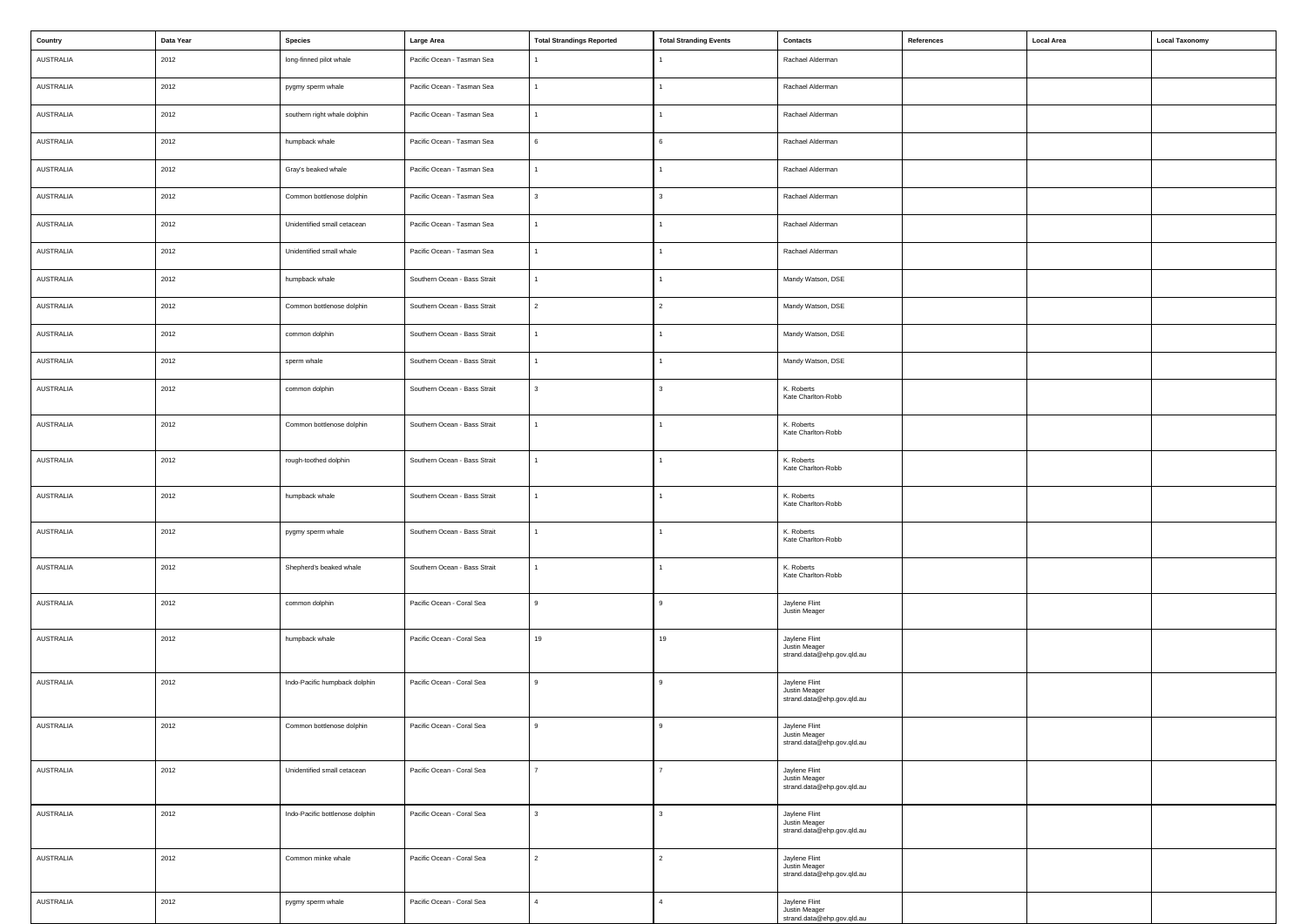| Country          | Data Year | <b>Species</b>                  | Large Area                 | <b>Total Strandings Reported</b> | <b>Total Stranding Events</b> | Contacts                                    | References | <b>Local Area</b> | <b>Local Taxonomy</b> |
|------------------|-----------|---------------------------------|----------------------------|----------------------------------|-------------------------------|---------------------------------------------|------------|-------------------|-----------------------|
| AUSTRALIA        | 2012      | Australian snubfin dolphin      | Pacific Ocean - Coral Sea  | 2                                |                               | Jaylene Flint<br>Justin Meager              |            |                   |                       |
|                  |           |                                 |                            |                                  |                               | strand.data@ehp.gov.qld.au                  |            |                   |                       |
| AUSTRALIA        | 2012      | melon-headed whale              | Pacific Ocean - Coral Sea  | 2                                | 2                             | Jaylene Flint                               |            |                   |                       |
|                  |           |                                 |                            |                                  |                               | Justin Meager<br>strand.data@ehp.gov.qld.au |            |                   |                       |
|                  |           |                                 |                            |                                  |                               |                                             |            |                   |                       |
| <b>AUSTRALIA</b> | 2012      | Unidentified large whale        | Pacific Ocean - Coral Sea  | $\mathbf{1}$                     |                               | Jaylene Flint<br>Justin Meager              |            |                   |                       |
|                  |           |                                 |                            |                                  |                               | strand.data@ehp.gov.qld.au                  |            |                   |                       |
|                  |           |                                 |                            |                                  |                               |                                             |            |                   |                       |
| AUSTRALIA        | 2012      | pygmy killer whale              | Pacific Ocean - Coral Sea  |                                  |                               | Jaylene Flint<br>Justin Meager              |            |                   |                       |
|                  |           |                                 |                            |                                  |                               | strand.data@ehp.gov.qld.au                  |            |                   |                       |
| <b>AUSTRALIA</b> | 2012      | sperm whale                     | Pacific Ocean - Coral Sea  |                                  |                               | Jaylene Flint                               |            |                   |                       |
|                  |           |                                 |                            |                                  |                               | Justin Meager<br>strand.data@ehp.gov.qld.au |            |                   |                       |
|                  |           |                                 |                            |                                  |                               |                                             |            |                   |                       |
| <b>AUSTRALIA</b> | 2012      | spinner dolphin                 | Pacific Ocean - Coral Sea  | $\mathsf{q}$                     | 9                             | Jaylene Flint<br>Justin Meager              |            |                   |                       |
|                  |           |                                 |                            |                                  |                               | strand.data@ehp.gov.qld.au                  |            |                   |                       |
| AUSTRALIA        | 2012      | Common bottlenose dolphin       | Indian Ocean               | $\overline{7}$                   |                               | Douglas Coughran                            |            |                   |                       |
|                  |           |                                 |                            |                                  |                               |                                             |            |                   |                       |
| AUSTRALIA        | 2012      | humpback whale                  | Indian Ocean               | $\overline{7}$                   |                               | Douglas Coughran                            |            |                   |                       |
|                  |           |                                 |                            |                                  |                               |                                             |            |                   |                       |
| AUSTRALIA        | 2012      | pantropical spotted dolphin     | Indian Ocean               | 2                                |                               | Douglas Coughran                            |            |                   |                       |
| <b>AUSTRALIA</b> | 2012      | Gray's beaked whale             | Indian Ocean               | $\overline{2}$                   | 2                             | Douglas Coughran                            |            |                   |                       |
|                  |           |                                 |                            |                                  |                               |                                             |            |                   |                       |
| AUSTRALIA        | 2012      | melon-headed whale              | Indian Ocean               |                                  |                               | Douglas Coughran                            |            |                   |                       |
| AUSTRALIA        | 2012      | spinner dolphin                 | Indian Ocean               |                                  |                               | Douglas Coughran                            |            |                   |                       |
|                  |           |                                 |                            |                                  |                               |                                             |            |                   |                       |
| AUSTRALIA        | 2012      | sperm whale                     | Indian Ocean               |                                  |                               | Douglas Coughran                            |            |                   |                       |
|                  |           |                                 |                            |                                  |                               |                                             |            |                   |                       |
| AUSTRALIA        | 2012      | Indo-Pacific bottlenose dolphin | Indian Ocean               | 3                                |                               | Douglas Coughran                            |            |                   |                       |
| AUSTRALIA        | 2012      | Indo-Pacific bottlenose dolphin | Pacific Ocean - Tasman Sea | $\overline{2}$                   |                               | Geoff Ross                                  |            |                   |                       |
|                  |           |                                 |                            |                                  |                               |                                             |            |                   |                       |
| AUSTRALIA        | 2012      | Common bottlenose dolphin       | Pacific Ocean - Tasman Sea | $\overline{4}$                   |                               | Geoff Ross                                  |            |                   |                       |
| AUSTRALIA        | 2012      | common dolphin                  | Pacific Ocean - Tasman Sea | 5                                | 5.                            | Geoff Ross                                  |            |                   |                       |
|                  |           |                                 |                            |                                  |                               |                                             |            |                   |                       |
| AUSTRALIA        | 2012      | humpback whale                  | Pacific Ocean - Tasman Sea | 8                                |                               | Geoff Ross                                  |            |                   |                       |
|                  |           |                                 |                            |                                  |                               |                                             |            |                   |                       |
| AUSTRALIA        | 2012      | long-finned pilot whale         | Pacific Ocean - Tasman Sea | $\mathbf{1}$                     |                               | Geoff Ross                                  |            |                   |                       |
| AUSTRALIA        | 2012      | Common minke whale              | Pacific Ocean - Tasman Sea | $\mathbf{1}$                     |                               | Geoff Ross                                  |            |                   |                       |
|                  |           |                                 |                            |                                  |                               |                                             |            |                   |                       |
| AUSTRALIA        | 2012      | Risso's dolphin                 | Pacific Ocean - Tasman Sea | 3                                |                               | Geoff Ross                                  |            |                   |                       |
| AUSTRALIA        | 2012      | short-finned pilot whale        | Pacific Ocean - Tasman Sea | $\overline{4}$                   |                               | Geoff Ross                                  |            |                   |                       |
|                  |           |                                 |                            |                                  |                               |                                             |            |                   |                       |
| AUSTRALIA        | 2012      | sperm whale                     | Pacific Ocean - Tasman Sea | 3                                |                               | Geoff Ross                                  |            |                   |                       |
|                  |           |                                 |                            |                                  |                               |                                             |            |                   |                       |
| AUSTRALIA        | 2012      | striped dolphin                 | Pacific Ocean - Tasman Sea | $\overline{2}$                   | 2                             | Geoff Ross                                  |            |                   |                       |
| AUSTRALIA        | 2012      | Unidentified small cetacean     | Pacific Ocean - Tasman Sea | 5                                | 5                             | Geoff Ross                                  |            |                   |                       |
|                  |           |                                 |                            |                                  |                               |                                             |            |                   |                       |
| AUSTRALIA        | 2012      | pygmy sperm whale               | Pacific Ocean - Tasman Sea | $\mathbf{1}$                     |                               | Jane Hall                                   |            |                   |                       |
| AUSTRALIA        | 2012      | Risso's dolphin                 | Pacific Ocean - Tasman Sea | $\overline{2}$                   | 2                             | Jane Hall                                   |            |                   |                       |
|                  |           |                                 |                            |                                  |                               |                                             |            |                   |                       |
| AUSTRALIA        | 2012      | Gray's beaked whale             | Pacific Ocean - Tasman Sea |                                  |                               | Jane Hall                                   |            |                   |                       |
|                  |           |                                 |                            |                                  |                               |                                             |            |                   |                       |
|                  |           |                                 |                            |                                  |                               |                                             |            |                   |                       |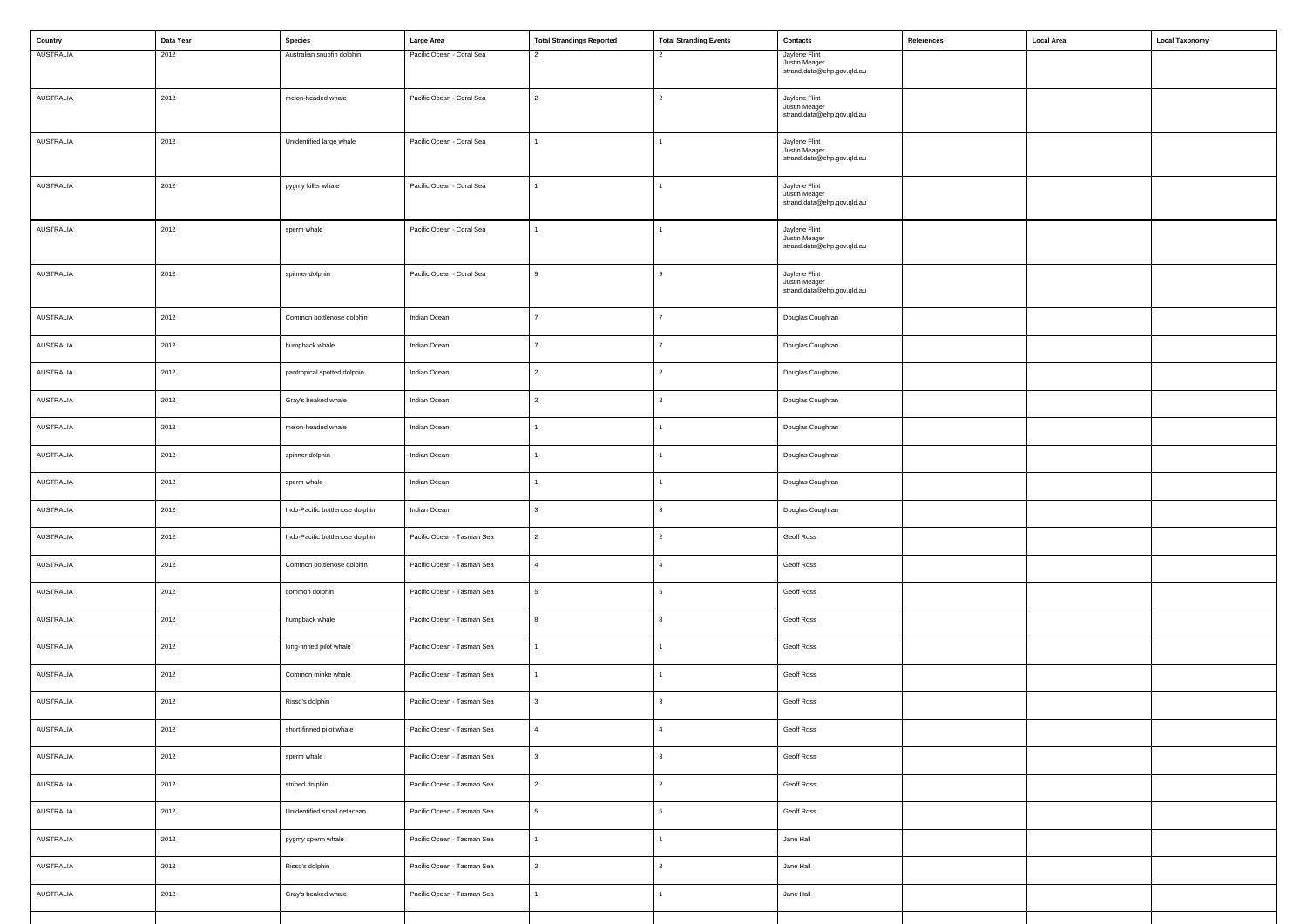| Country          | Data Year | <b>Species</b>                          | Large Area                                 | <b>Total Strandings Reported</b> | <b>Total Stranding Events</b> | Contacts         | References | <b>Local Area</b> | <b>Local Taxonomy</b> |
|------------------|-----------|-----------------------------------------|--------------------------------------------|----------------------------------|-------------------------------|------------------|------------|-------------------|-----------------------|
| <b>AUSTRALIA</b> | 2012      | common dolphin                          | Pacific Ocean - Tasman Sea                 |                                  |                               | Jane Hall        |            |                   |                       |
| AUSTRALIA        | 2012      | humpback whale                          | Pacific Ocean - Tasman Sea                 | $\mathbf{1}$                     |                               | Jane Hall        |            |                   |                       |
| AUSTRALIA        | 2012      | Common bottlenose dolphin               | Pacific Ocean - Arafura Sea                | $\overline{2}$                   | $\overline{2}$                | Ray Chatto       |            | Gove Peninsula    |                       |
| AUSTRALIA        | 2012      | Indo-Pacific humpback dolphin           | Indian Ocean - Timor Sea                   | $\overline{1}$                   |                               | Ray Chatto       |            | Darwin Harbour    |                       |
| AUSTRALIA        | 2012      | spinner dolphin                         | Pacific Ocean - Arafura Sea                | $\mathbf{1}$                     |                               | Ray Chatto       |            | West Island       |                       |
| AUSTRALIA        | 2012      | sperm whale                             | Indian Ocean - Timor Sea                   | $\mathbf{1}$                     |                               | Ray Chatto       |            | Melville Island   |                       |
| AUSTRALIA        | 2012      | southern right whale                    | Southern Ocean - Great Australian<br>Bight |                                  |                               | Catherine Kemper |            |                   |                       |
| AUSTRALIA        | 2012      | Antarctic minke whale                   | Southern Ocean - Great Australian<br>Bight | $\mathbf{1}$                     |                               | Catherine Kemper |            |                   |                       |
| AUSTRALIA        | 2012      | common dolphin                          | Southern Ocean - Great Australian<br>Bight | 17                               | 17                            | Catherine Kemper |            |                   |                       |
| AUSTRALIA        | 2012      | long- or short-finned pilot whale       | Southern Ocean - Great Australian<br>Bight | $\overline{1}$                   |                               | Catherine Kemper |            |                   |                       |
| AUSTRALIA        | 2012      | Risso's dolphin                         | Southern Ocean - Great Australian<br>Bight | $\mathbf{1}$                     |                               | Catherine Kemper |            |                   |                       |
| AUSTRALIA        | 2012      | pygmy sperm whale                       | Southern Ocean - Great Australian<br>Bight |                                  |                               | Catherine Kemper |            |                   |                       |
| AUSTRALIA        | 2012      | Gray's beaked whale                     | Southern Ocean - Great Australian<br>Bight | $\mathbf{1}$                     |                               | Catherine Kemper |            |                   |                       |
| AUSTRALIA        | 2012      | Unidentified Mesoplodon beaked<br>whale | Southern Ocean - Great Australian<br>Bight | $\overline{1}$                   |                               | Catherine Kemper |            |                   |                       |
| AUSTRALIA        | 2012      | southern bottlenose whale               | Southern Ocean - Great Australian<br>Bight | $\overline{2}$                   | $\overline{2}$                | Catherine Kemper |            |                   |                       |
| AUSTRALIA        | 2012      | sperm whale                             | Southern Ocean - Great Australian<br>Bight | $\mathbf{3}$                     | 3                             | Catherine Kemper |            |                   |                       |
| AUSTRALIA        | 2012      | Unidentified small cetacean             | Southern Ocean - Great Australian<br>Bight | 6                                | 6                             | Catherine Kemper |            |                   |                       |
| AUSTRALIA        | 2012      | Indo-Pacific bottlenose dolphin         | Southern Ocean - Great Australian<br>Bight | 15                               | 15                            | Catherine Kemper |            |                   |                       |
| AUSTRALIA        | 2012      | Common bottlenose dolphin               | Southern Ocean - Great Australian<br>Bight | 10                               | 10                            | Catherine Kemper |            |                   |                       |

# **Telemetry & Artificial Marking**

| Country   | Data Year | Species        | <b>Large Area</b>         | <b>RMP Small Area</b> | Tag Type  | No. Successfully Deployed | <b>Contacts</b>   | References | <b>Comments</b>                                                                                                                               | <b>Local Area</b> | <b>Local Taxonomy</b> |
|-----------|-----------|----------------|---------------------------|-----------------------|-----------|---------------------------|-------------------|------------|-----------------------------------------------------------------------------------------------------------------------------------------------|-------------------|-----------------------|
| AUSTRALIA | 2012      | humpback whale | Pacific Ocean - Coral Sea | Unknown or N/A        | Satellite |                           | Jan-Olaf Meynecke |            | Maximum time transmitting: 2<br>days. Animal borne-camera.                                                                                    |                   |                       |
| AUSTRALIA | 2012      | humpback whale | Atlantic Ocean - North    | Unknown or N/A        | D-Tag     |                           | Kylie Owen        |            | Max. transmitting time: 3.5<br>hours.                                                                                                         |                   |                       |
| AUSTRALIA | 2012      | humpback whale | Pacific Ocean - Coral Sea | Unknown or N/A        | D-Tag     |                           | Michael Noad      |            | Z-tag (fastloc GPS, TDR) on 3<br>whales (max. time transmitting:<br>30 hrs). Acousonde 3B on 5<br>whales (max. time transmitting:<br>18 hrs). |                   |                       |

| <b>Comments</b>                                                                                                                               | <b>Local Area</b> | <b>Local Taxonomy</b> |
|-----------------------------------------------------------------------------------------------------------------------------------------------|-------------------|-----------------------|
| Maximum time transmitting: 2<br>days. Animal borne-camera.                                                                                    |                   |                       |
| Max. transmitting time: 3.5<br>hours.                                                                                                         |                   |                       |
| Z-tag (fastloc GPS, TDR) on 3<br>whales (max. time transmitting:<br>30 hrs). Acousonde 3B on 5<br>whales (max. time transmitting:<br>18 hrs). |                   |                       |

# **Non-Direct Anthropogenic Mortality of Large Whales**

| Country   | Data Year | <b>Species</b>              | Large Area                                       | <b>Males: Dead</b> | Males:<br>Seriously<br>  Injured | Males:<br>Injured | Males:<br><b>Unknown</b> | Females:<br>Dead | Females:<br>Seriously<br>Injured | Females:<br>Injured | Females:<br>Unknown | Unknown:<br>Dead | Unknown:<br>Seriously<br>Injured | Unknown:<br>Injured | Unknown:<br>Unknown | <b>RMP Small</b><br>Area | <b>Submitted to</b><br><b>Ship Strikes</b> | <b>Contacts</b>     | References | <b>Comments</b>                                                                                                | Local Area               | Local<br>Taxonomy |
|-----------|-----------|-----------------------------|--------------------------------------------------|--------------------|----------------------------------|-------------------|--------------------------|------------------|----------------------------------|---------------------|---------------------|------------------|----------------------------------|---------------------|---------------------|--------------------------|--------------------------------------------|---------------------|------------|----------------------------------------------------------------------------------------------------------------|--------------------------|-------------------|
| AUSTRALIA |           | Unidentified<br>large whale | Pacific Ocean 0<br>- Coral Sea                   |                    |                                  |                   |                          |                  |                                  |                     |                     |                  |                                  |                     |                     | Unknown or<br>N/A        | Unknown                                    | Mike Carr           |            | Date:<br>25/07/12.                                                                                             | East of Fraser<br>Island |                   |
| AUSTRALIA | $2012$    | Antarctic<br>minke whale    | Southern<br>Ocean - Great<br>Australian<br>Bight |                    |                                  |                   |                          |                  |                                  |                     |                     |                  |                                  |                     |                     | Unknown or<br>N/A        | Unknown                                    | Catherine<br>Kemper |            | Date:<br>12/11/12.<br>Vessel type:<br>Unknown.<br>Speed:<br>Unknown.<br>Possible<br>vessel<br>collision: large | Laura Bay,<br>SA.        |                   |